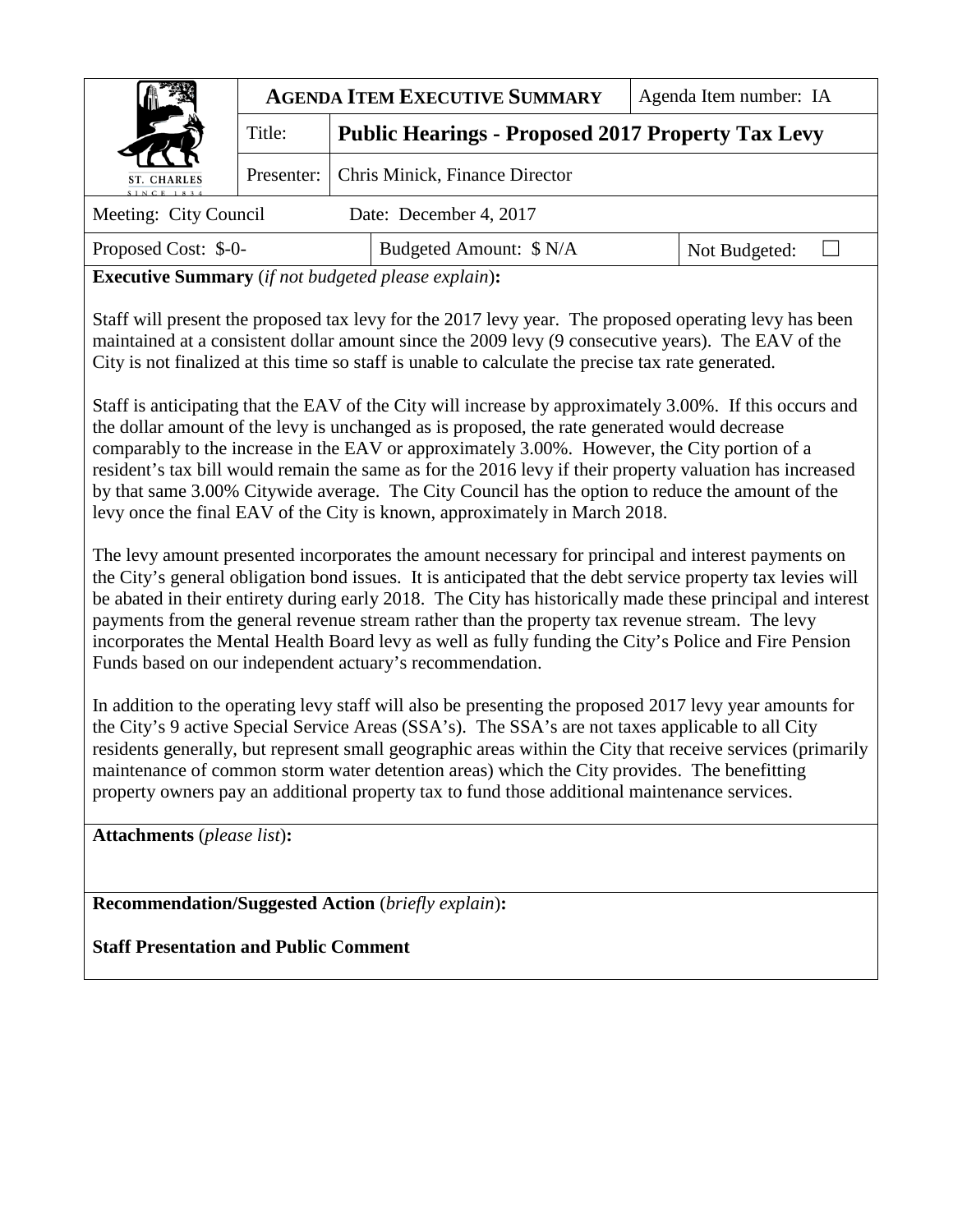#### **Annual Tax Levy Ordinance**

**WHEREAS,** the City Council of the city of St. Charles, Kane and DuPage Counties, did on the 4th day of December 2017, pass the annual budget for said City of St. Charles;

**WHEREAS,** said budget was duly considered and heard by public hearing on the 4th day of December, 2017, in accordance with the provision of the Illinois Revised Statutes, Chapter 24, Article 8, Division 2, Paragraph 9.4 and 9.9.

# **NOW THEREFORE BE IT ORDAINED BY THE CITY COUNCIL OF THE CITY OF ST. CHARLES, KANE AND DUPAGE COUNTIES, ILLINOIS** as follows:

**SECTION 1.** That there be and is hereby levied upon all the taxable property within the corporate limits of said City of St. Charles, Illinois, subject to taxation for the year 2017, the total sum of \$19,384,134 (Nineteen Million, Three Hundred Eighty Four Thousand, One Hundred Thirty Four Dollars) for the following specific purposes mentioned in said budget and in the respective sums to follow to wit:

#### **AMOUNT AMOUNT BUDGETED LEVIED**

A. Fire Pension Fund: Municipal normal cost as per Illinois State Statute Chapter 108-1/2 Sections 4-118 & 4-120 and giving consideration to the actuarial valuation of the fund, the present annual amount required to finance the fund on an actuarial basis and to arrive at a fully funded financial position at the end of the period specified in Section 4-118. \$2,026,276.

**Total Amount Levied \$2.026,276.**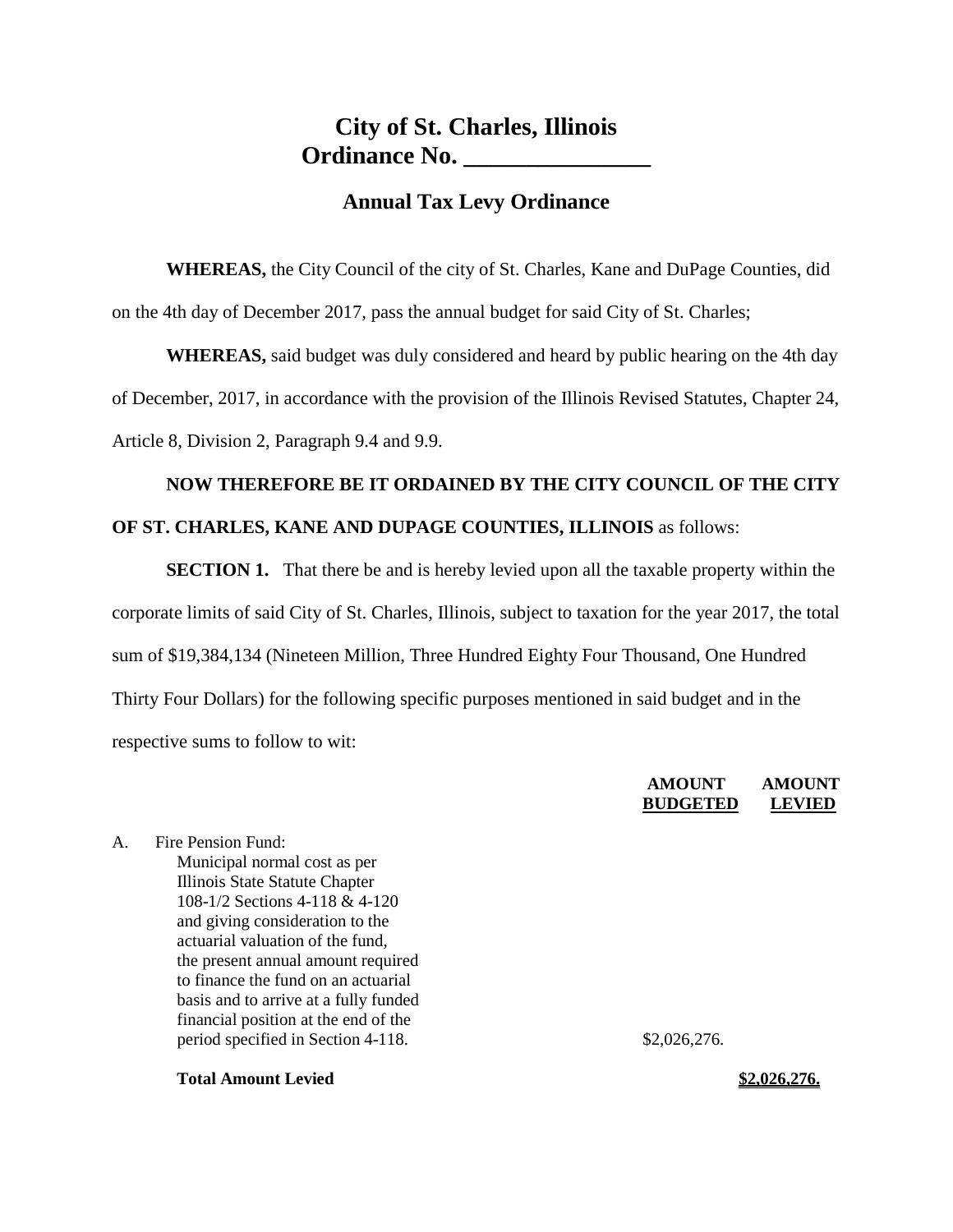|           |                                                                                                                                                                                                                                                                                                                                | <b>BUDGETED</b> | <b>LEVIED</b> |
|-----------|--------------------------------------------------------------------------------------------------------------------------------------------------------------------------------------------------------------------------------------------------------------------------------------------------------------------------------|-----------------|---------------|
| <b>B.</b> | <b>Police Pension Fund:</b><br>Municipal normal cost as per<br>Illinois State Statute Chapter<br>108-1/2 Sections 3-125 and 3-127 and<br>giving consideration to the<br>actuarial valuation of the fund,<br>the present annual amount required<br>to finance the fund on an actuarial<br>basis and to arrive at a fully funded |                 |               |
|           | financial position at the end of the<br>period specified in Section 3-127.                                                                                                                                                                                                                                                     | \$2,676,082.    |               |
|           | <b>Total Amount Levied</b>                                                                                                                                                                                                                                                                                                     |                 | \$2,676,082.  |
|           | C. Police Protection:<br><b>Regular Salaries</b>                                                                                                                                                                                                                                                                               | \$6,253,218.    |               |
|           | <b>Total Amount Levied</b>                                                                                                                                                                                                                                                                                                     |                 | \$1,750,000.  |
| D.        | <b>Fire Protection:</b><br><b>Fire Operations</b><br><b>Regular Salaries</b><br><b>Total Amount Levied</b>                                                                                                                                                                                                                     | \$4,938,700.    | \$1,750,000.  |
| Е.        | Mental Health:<br>Total amount of contract for<br>services determined necessary<br>to provide support to local<br>qualifying agencies for<br>community mental health                                                                                                                                                           | \$564,647.      |               |
|           | <b>Total Amount Levied</b>                                                                                                                                                                                                                                                                                                     |                 | \$564,647.    |
|           |                                                                                                                                                                                                                                                                                                                                |                 |               |

**AMOUNT AMOUNT**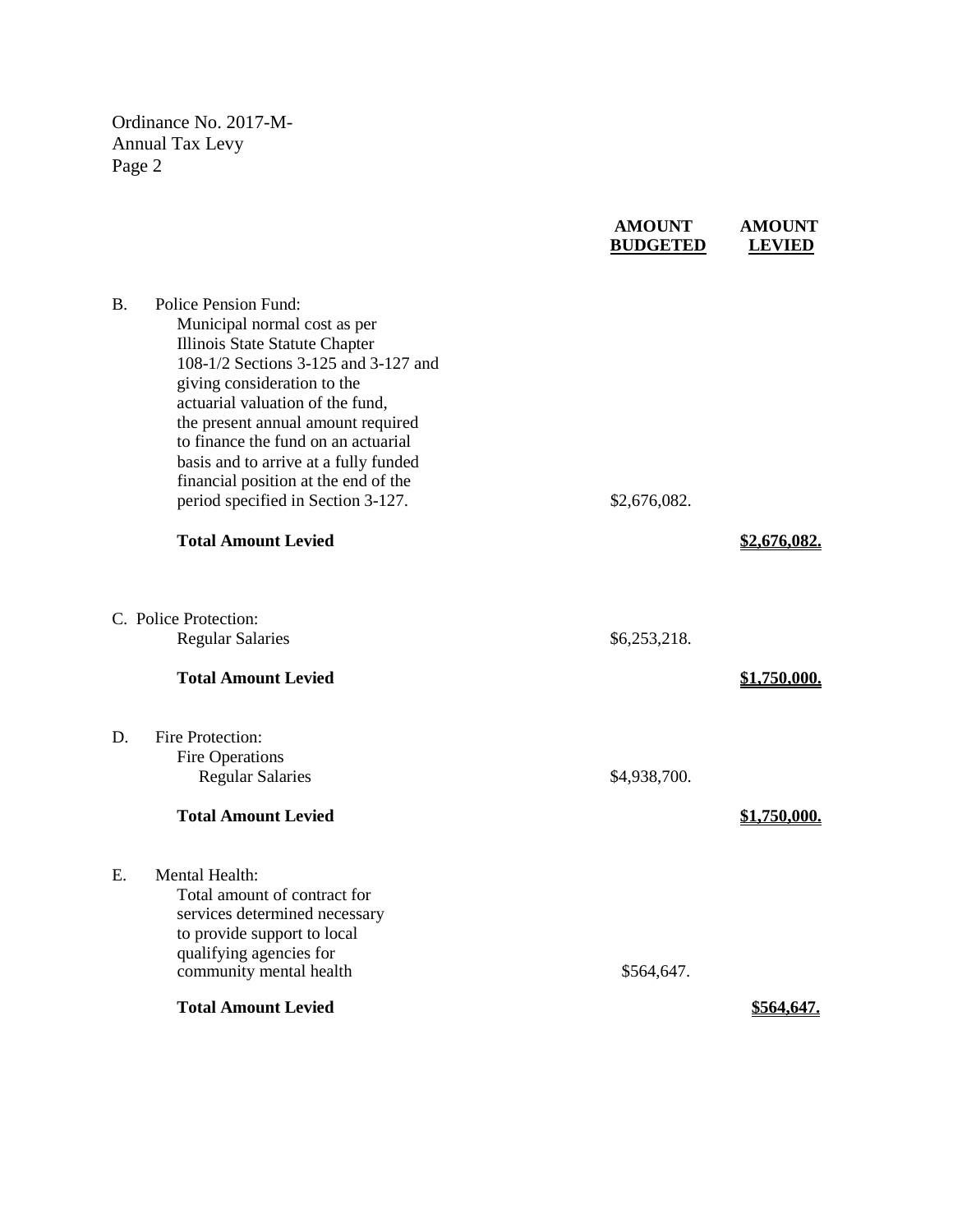|    |                             | <b>AMOUNT</b><br><b>BUDGETED</b> | <b>AMOUNT</b><br><b>LEVIED</b> |
|----|-----------------------------|----------------------------------|--------------------------------|
| F. | Corporate                   |                                  |                                |
|    | City Administration         |                                  |                                |
|    | <b>Personal Services</b>    | 438,176.<br>S.                   |                                |
|    | Accounting                  |                                  |                                |
|    | <b>Personal Services</b>    | \$1,003,091.                     |                                |
|    | <b>Information Services</b> |                                  |                                |
|    | <b>Personal Services</b>    | \$1,567,253.                     |                                |
|    | <b>Human Resources</b>      |                                  |                                |
|    | <b>Personal Services</b>    | 759,250.<br>S.                   |                                |
|    | <b>Public Services</b>      |                                  |                                |
|    | <b>Personal Services</b>    | \$2,991,253.                     |                                |
|    | <b>Total Amount Levied</b>  |                                  |                                |

H. Bonds & Interest

| 711,960   |
|-----------|
| 530,481   |
| 218,650   |
| 350,075   |
| 470,325   |
| 318,875   |
| 752,325   |
| 1,162,700 |
| 894,200   |
| 353,851   |
| 195,725   |
| 554,150   |
| 815,700   |
|           |
|           |

#### **Total Amount Levied – Bonds and Interest \$7,329,017.**

\$7,329,017.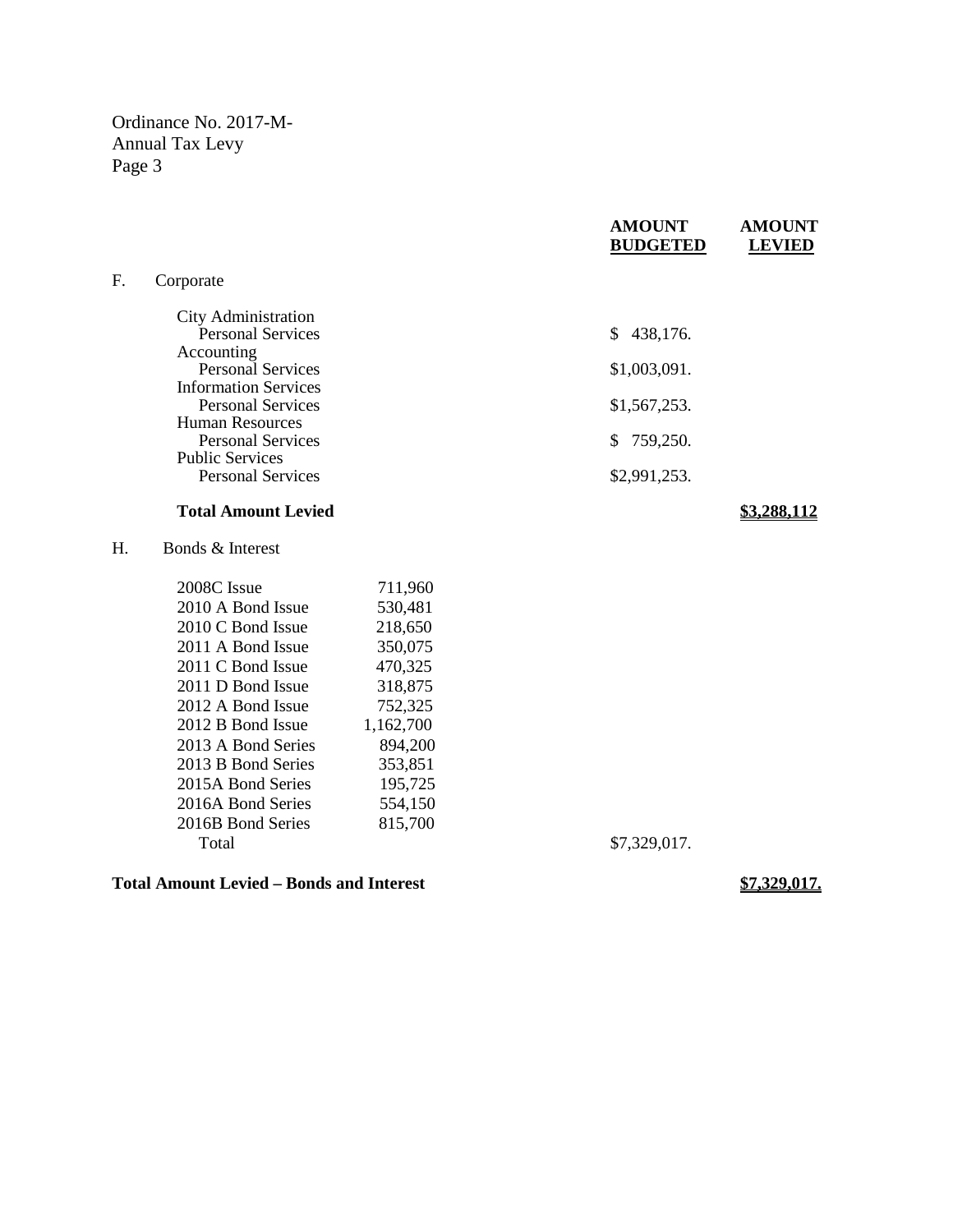#### **RECAPITULATION**

|                               | <b>AMOUNT LEVIED</b> | <b>ESTIMATED</b> |
|-------------------------------|----------------------|------------------|
| <b>RATE</b>                   |                      |                  |
| A. Fire Pension Fund          | \$2,026,276          | .1435            |
| <b>B.</b> Police Pension Fund | \$2,676,082          | .1896            |
| C. Police Protection          | \$1,750,000          | .1240            |
| D. Fire Protection            | \$1,750,000          | .1240            |
| E. Mental Health              | \$564,647            | .0400            |
| F. Corporate                  | \$3,288,112          | .2329            |
| G. Bonds & Interest           | \$7,329,017          | .5192            |
| <b>TOTAL TAX LEVY</b>         | \$19,384,134         | \$1.4232         |

**SECTION 2.** The amounts budgeted and not expressly itemized and carried forward in this Tax Levy Ordinance will be paid out of monies from sources other than the Tax Levy.

**SECTION 3.** The City Clerk of the City of St. Charles is hereby directed to file a duly certified copy of this ordinance with the County Clerk of Kane County and DuPage County, along with such other certification as may be required.

**SECTION 4.** This ordinance shall take effect and be in full force from and after its passage and approval as provided by law.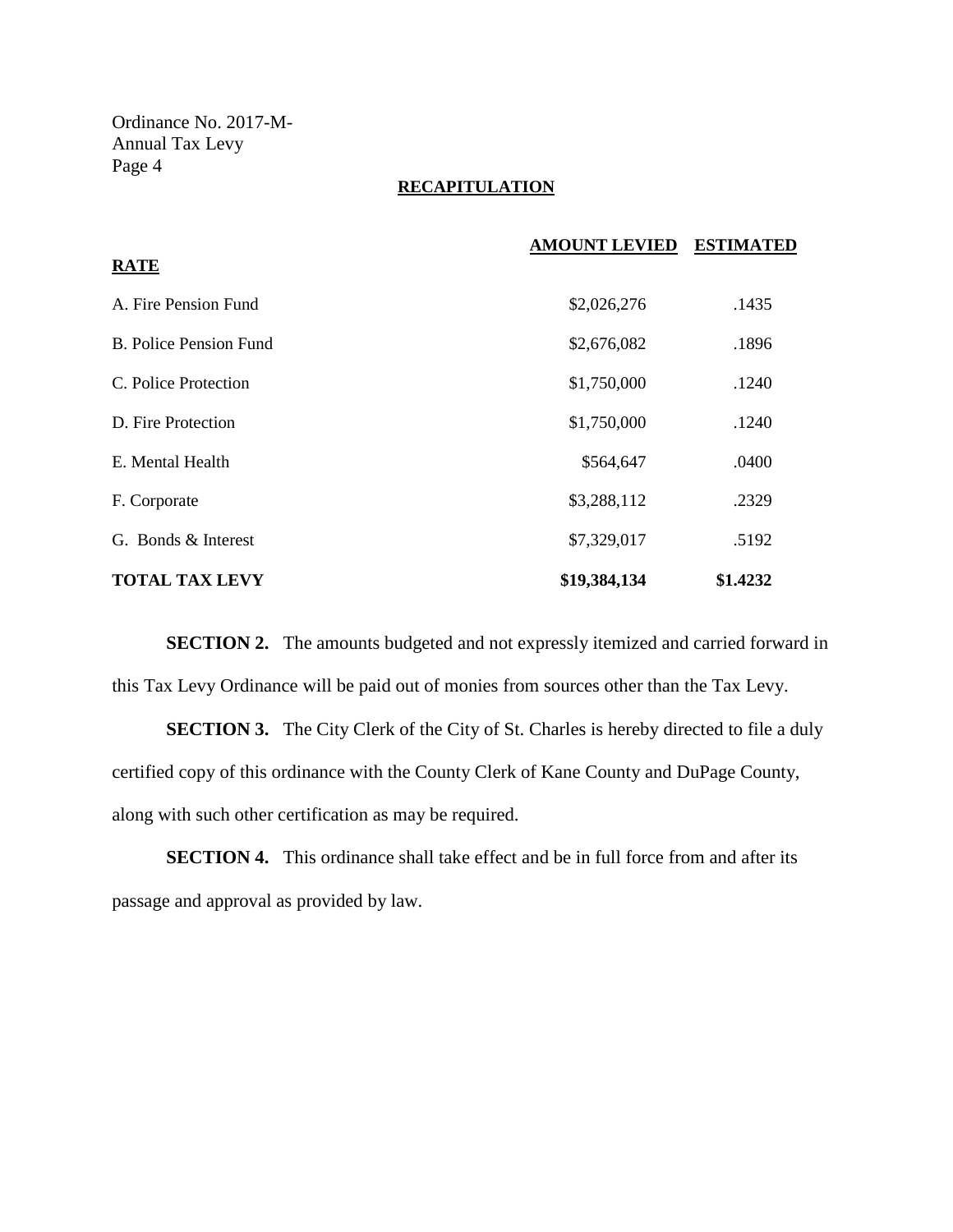**PRESENTED** to the City Council of the City of St. Charles, Illinois, this \_\_\_\_ day of

December, 2017.

**PASSED** by the City Council of the City of St. Charles, Illinois, this \_\_\_\_\_day of

December, 2017.

**APPROVED** by the Mayor of the City of St. Charles, Illinois, this \_\_\_\_\_\_\_day of

December, 2017.

 $\overline{\phantom{a}}$  , which is a set of the set of the set of the set of the set of the set of the set of the set of the set of the set of the set of the set of the set of the set of the set of the set of the set of the set of th Raymond P. Rogina, Mayor

ATTEST:

 $\overline{\phantom{a}}$  , where  $\overline{\phantom{a}}$  , where  $\overline{\phantom{a}}$  , where  $\overline{\phantom{a}}$  , where  $\overline{\phantom{a}}$ CITY CLERK

| <b>COUNCIL VOTE:</b> |  |
|----------------------|--|
| Ayes:                |  |
| Nays:                |  |
| Absent:              |  |
| Abstain:             |  |

APPROVED AS TO FORM:

City Attorney

DATE:\_\_\_\_\_\_\_\_\_\_\_\_\_\_\_\_\_\_\_\_

\_\_\_\_\_\_\_\_\_\_\_\_\_\_\_\_\_\_\_\_\_\_\_\_\_\_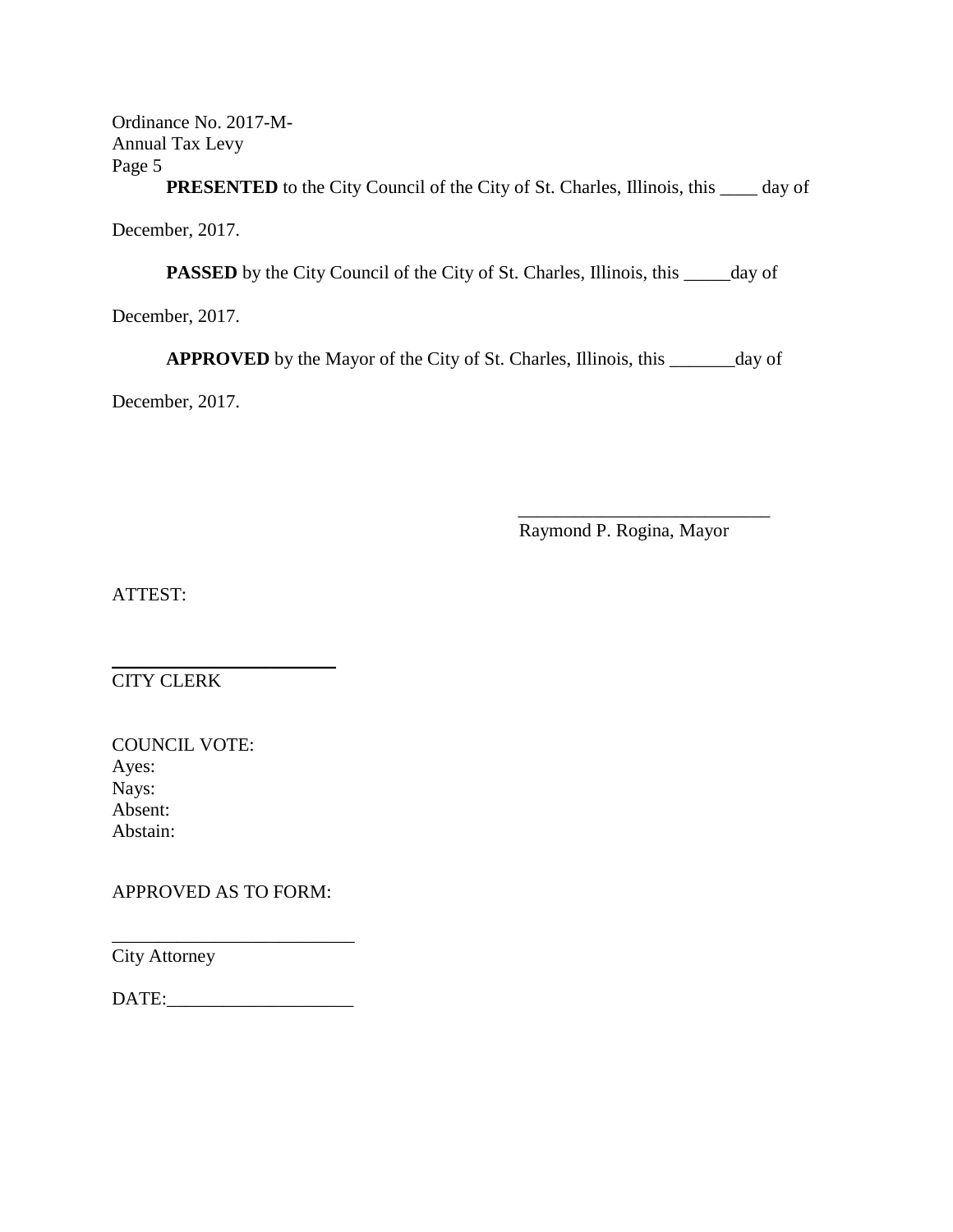|                           | <b>AGENDA ITEM EXECUTIVE SUMMARY</b><br>Agenda Item number: IB-IJ |                                                                                                    |  |               |  |
|---------------------------|-------------------------------------------------------------------|----------------------------------------------------------------------------------------------------|--|---------------|--|
|                           | Title:                                                            | Seeking Motions to approve the Ordinances Levying Taxes for the<br>2017 Levy for:                  |  |               |  |
| ST. CHARLES<br>SINCE 1834 |                                                                   | The City of St Charles; SSA 1A; SSA 1B; SSA 5; SSA 6;<br>SSA 7; SSA 10; SSA 13; SSA 21; and SSA 57 |  |               |  |
|                           | Presenter:                                                        | Chris Minick, Finance Director                                                                     |  |               |  |
| Meeting: City Council     |                                                                   | Date: December 4, 2017                                                                             |  |               |  |
| Proposed Cost: \$-0-      |                                                                   | Budgeted Amount: \$ N/A                                                                            |  | Not Budgeted: |  |

**Executive Summary** (*if not budgeted please explain*)**:** 

Enclosed are tax levy ordinances for levy year 2017 to be collected during calendar year 2018. The proposed operating levy will be maintained at a dollar amount consistent with the 2009 operating levy, meaning that the levy has been held constant for 9 straight years. The EAV of the City is not finalized at this time so staff is unable to calculate the precise tax rate generated.

Staff is anticipating that the EAV of the City will increase by approximately 3.00%. If this occurs and the dollar amount of the levy is unchanged, the rate generated would decrease comparably to the increase in the EAV. However, the City portion of a resident's tax bill would remain the same as in 2016 if their property valuation has increased by that same 3.00% Citywide average. The City Council has the option to reduce the amount of the levy once the final EAV of the City is known in 2018.

The ordinances presented this evening incorporate the 9 active special service areas (SSA's) of the City as well as the amounts necessary for principal and interest payments on the City's general obligation bond issues. It is anticipated that the debt service property tax levies will be abated in January. The City has historically made these principal and interest payments from the general revenue stream rather than the property tax revenue stream. The ordinances enclosed also incorporate the Mental Health Board levy, as well as fully funding the City's Police and Fire Pension Funds based on our independent actuary's recommendation and recent changes to state law.

**Attachments** (*please list*)**:** 

**2017 Levy Year Ordinances (10)**

**Recommendation/Suggested Action** (*briefly explain*)**:** 

**Motions to approve the Ordinances Levying Taxes for the 2017 Levy for:**

**The City of St Charles; SSA 1A; SSA 1B; SSA 5; SSA 6; SSA 7; SSA 10; SSA 13; SSA 21; and SSA 57**

**PLEASE NOTE That there should be 10 separate motions; one for the City of St Charles and one for each of the individual SSA's.**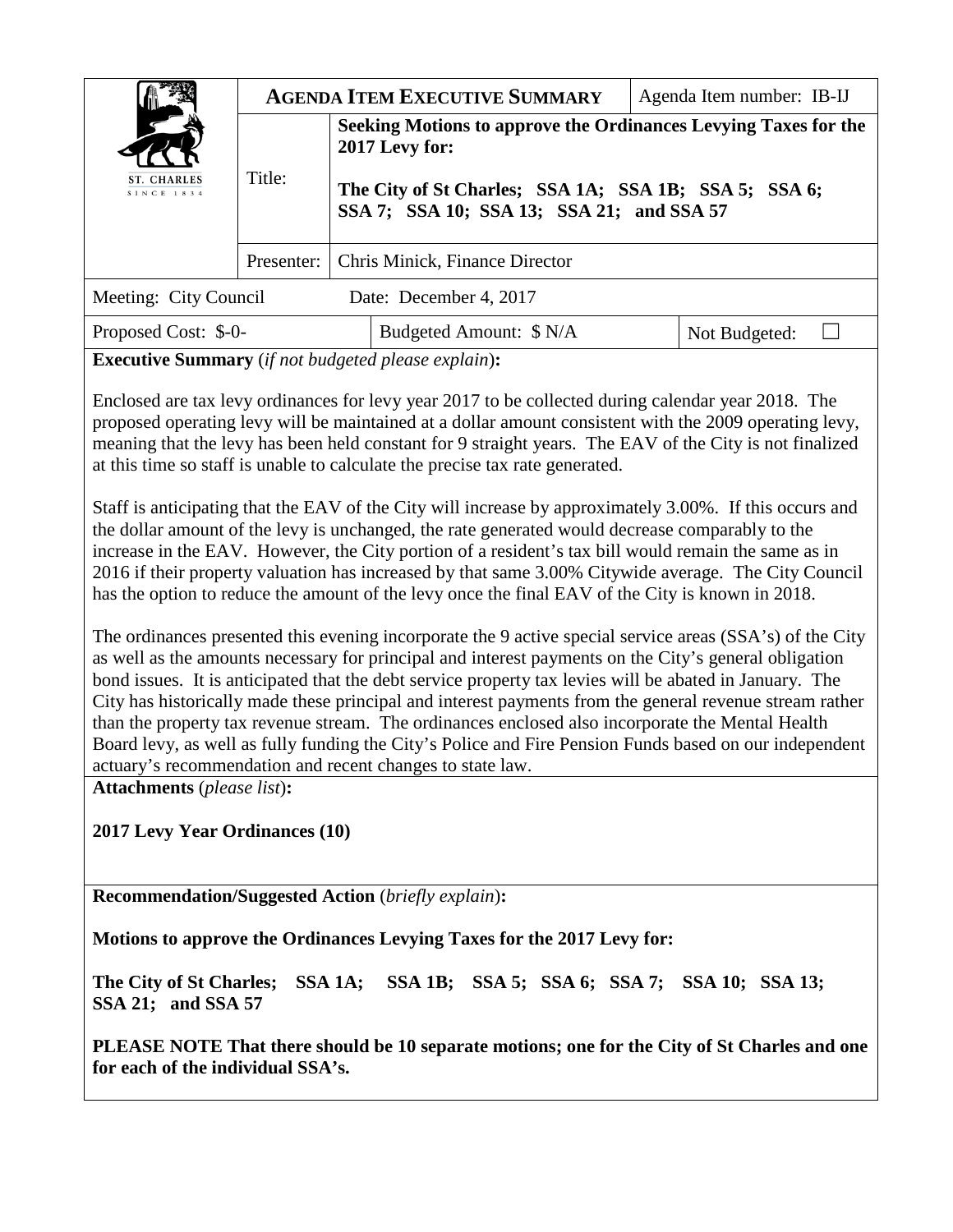# **City of St. Charles, Illinois Ordinance No.\_\_\_\_\_\_\_\_\_\_\_\_\_\_\_**

## **An Ordinance for the Levy and Assessment of Taxes for the Year 2017 in and for the City of St. Charles Special Service Area Number 1A**

**WHEREAS,** the City of St. Charles Special Service Area Number 1A has been created

by an ordinance entitled:

"ORDINANCE NO. 1985-M-92 AN ORDINANCE ESTABLISHING CITY OF ST. CHARLES, KANE AND DUPAGE COUNTIES, ILLINOIS SPECIAL SERVICE AREA NO. 1A"

adopted December 16, 1985, and effective upon passage, approval, and publication, no petition

having been filed opposing the creation of the Special Service Area, pursuant to Section 9 of

Public Act 78-901 ("Ordinance No. 1985-M-92"); and

**WHEREAS,** said Ordinance 1985-M-92 was amended by ordinance entitled:

"ORDINANCE NO. 1990-M-67 AN ORDINANCE PROPOSING THE ENLARGEMENT TO SPECIAL SERVICE AREA NO. 1A IN THE CITY OF ST. CHARLES, KANE AND DUPAGE COUNTIES, ILLINOIS, AND PROVIDING FOR A PUBLIC HEARING AND OTHER PROCEDURES IN CONNECTION THEREWITH"

**WHEREAS,** said Ordinance 1985-M-92 has further been amended by Ordinance 1993-

M-62 entitled "An Ordinance Amending City of St. Charles, Kane and DuPage Counties,

Illinois, Special Service Area No. 1A (Central Business District)"; and

**WHEREAS,** said Special Service Area Number 1A consists of territory described in the

ordinance aforesaid; and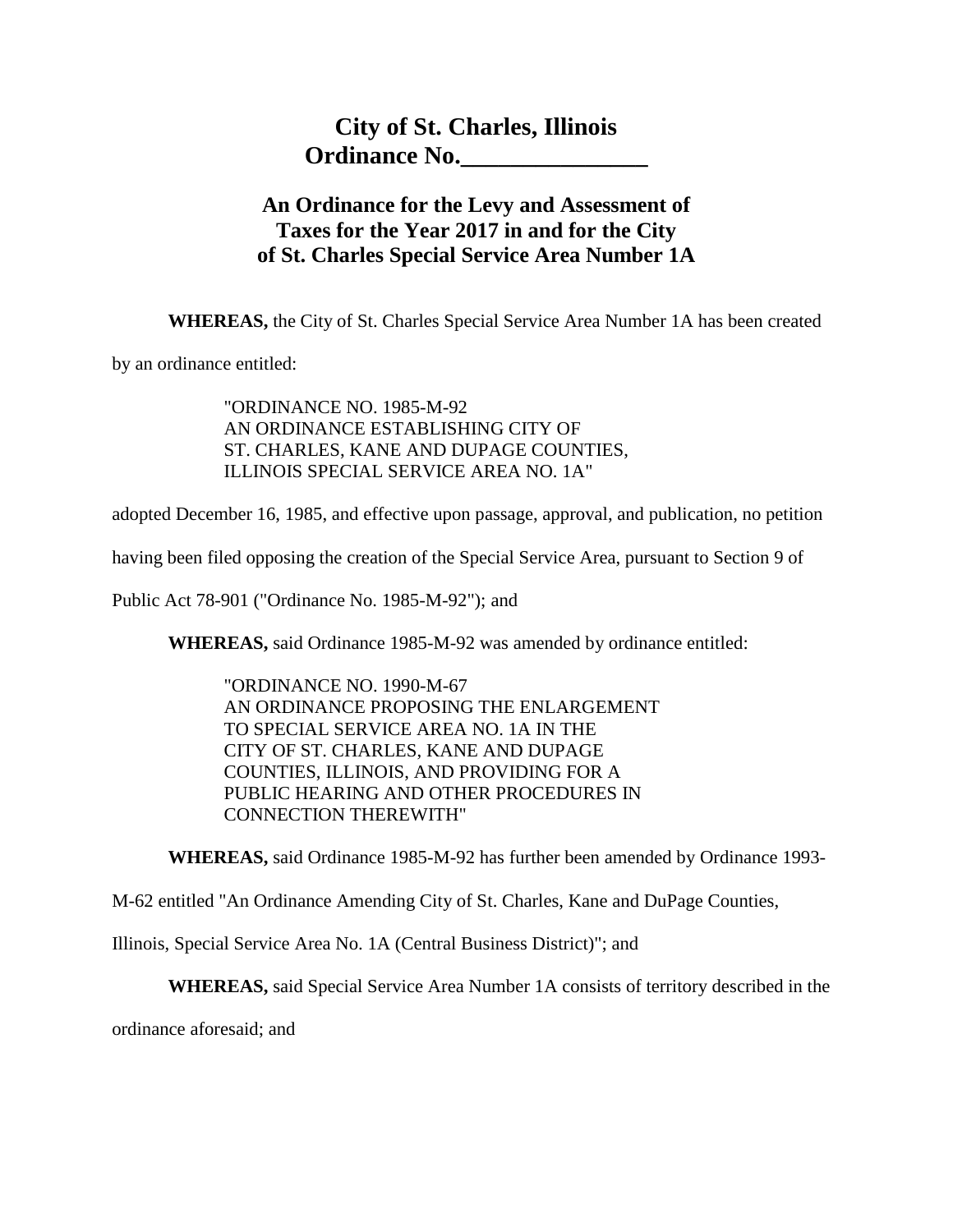Ordinance No. 2017-M-Special Service Area 1A Page 2

**WHEREAS,** the City of St. Charles is now authorized to levy taxes for special services in said Special Service Area.

**NOW THEREFORE BE IT ORDAINED** by the City Council of St. Charles, Kane and DuPage Counties, Illinois as follows:

**SECTION 1:** That the total amount budgeted for all purposes to be collected from the tax of the year 2017 in Special Service Area Number 1A is ascertained to be the sum of \$77,500.

**SECTION 2:** That the following sums be, and the same are hereby levied upon the taxable property within the limits described in "ORDINANCE 1985-M-92, AN ORDINANCE ESTABLISHING CITY OF ST. CHARLES, KANE AND DUPAGE COUNTIES, ILLINOIS SPECIAL SERVICE AREA NUMBER 1A," as amended by "ORDINANCE NO. 1990-M-67, AN ORDINANCE PROPOSING THE ENLARGEMENT TO SPECIAL SERVICE AREA NO. 1A IN THE CITY OF ST. CHARLES, KANE AND DUPAGE COUNTIES, ILLINOIS, AND PROVIDING FOR A PUBLIC HEARING AND OTHER PROCEDURES IN CONNECTION THEREWITH," and amended by Ordinance 1993-M-62 entitled "An Ordinance Amending City of St. Charles, Kane and DuPage Counties, Illinois, Special Service, Area No. 1A (Central Business District)" said tax to be levied for the year 2017 for the following specific purposes mentioned as special services in said ordinance and budget and in the respective sums to follow to wit: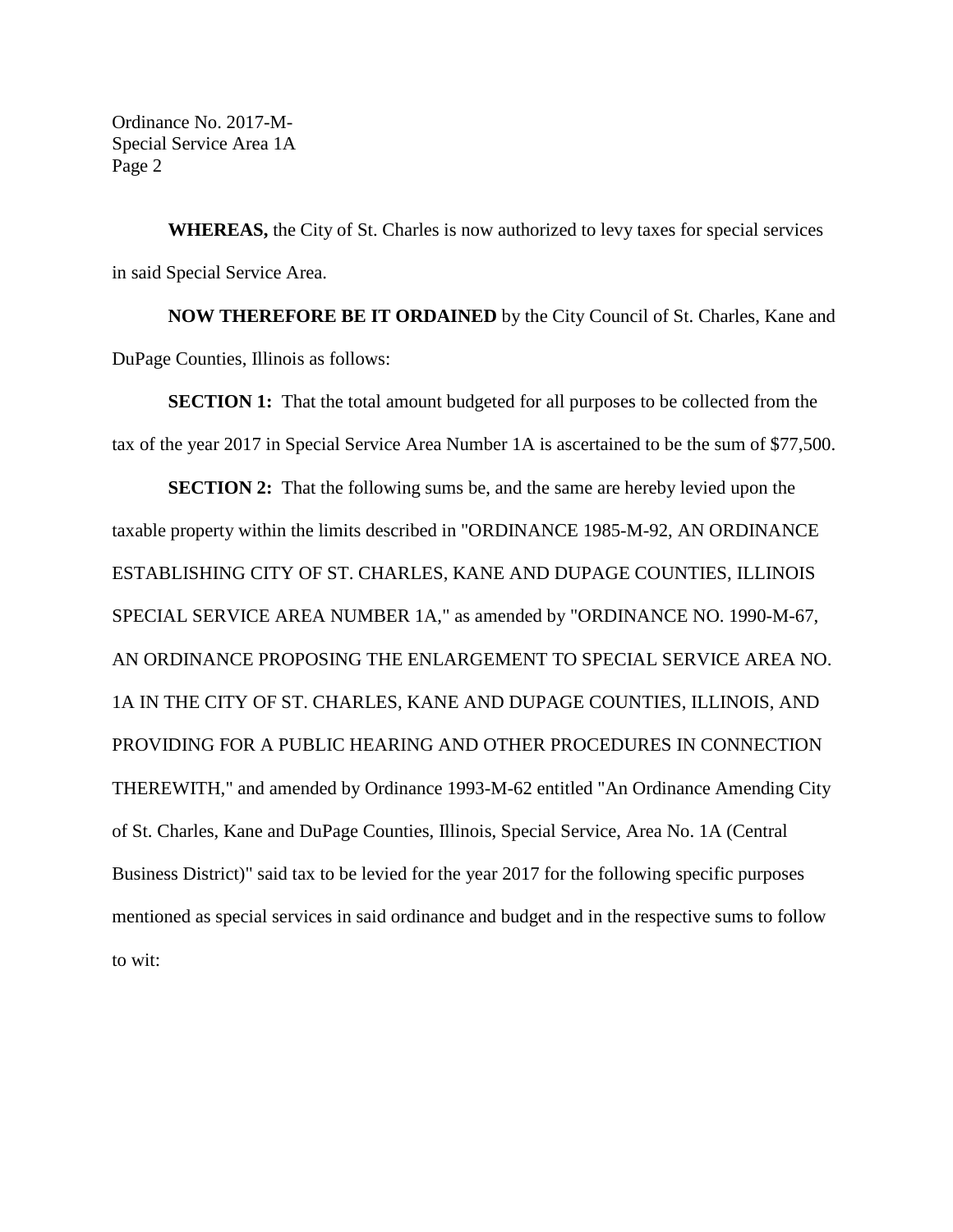Ordinance No. 2017-M-Special Service Area 1A Page 3

| Contractual Services       | \$77,500.00  |
|----------------------------|--------------|
| <b>Total Amount Levied</b> | \$77,500.00. |

 **AMOUNT BUDGETED**

**SECTION 3:** This tax is levied pursuant to the Constitution of the state of Illinois and pursuant to Chapter 120, Illinois Revised Statutes, Sec. 1301 et. seq. and pursuant to "ORDINANCE NO. 1985-M-92, AN ORDINANCE ESTABLISHING CITY OF ST. CHARLES, KANE AND DUPAGE COUNTIES, ILLINOIS SPECIAL SERVICE AREA NUMBER 1A," as amended by "ORDINANCE NO. 1990-M-67, AN ORDINANCE PROPOSING THE ENLARGEMENT TO SPECIAL SERVICE AREA NO. 1A IN THE CITY OF ST. CHARLES, KANE AND DUPAGE COUNTIES, ILLINOIS, AND PROVIDING FOR A PUBLIC HEARING AND OTHER PROCEDURES IN CONNECTION THEREWITH" and as amended by Ordinance 1993-M-62 entitled "An Ordinance Amending City of St. Charles, Kane and DuPage Counties, Illinois, Special Service, Area No. 1A (Central Business District)"

**SECTION 4:** That there is hereby certified to the County Clerk of Kane County, Illinois the sum aforesaid, constituting said total amount and the said total amount of \$77,500.00 which said total amount the said City of St. Charles Special Service Area Number 1A requires to be raised by taxation for the year 2017 of said City; and the City Clerk of the City of St. Charles is hereby directed to file a duly certified copy of this ordinance with the county clerk.

**SECTION 5:** This ordinance shall be in full force and effect from and after its adoption and approval as provided by law.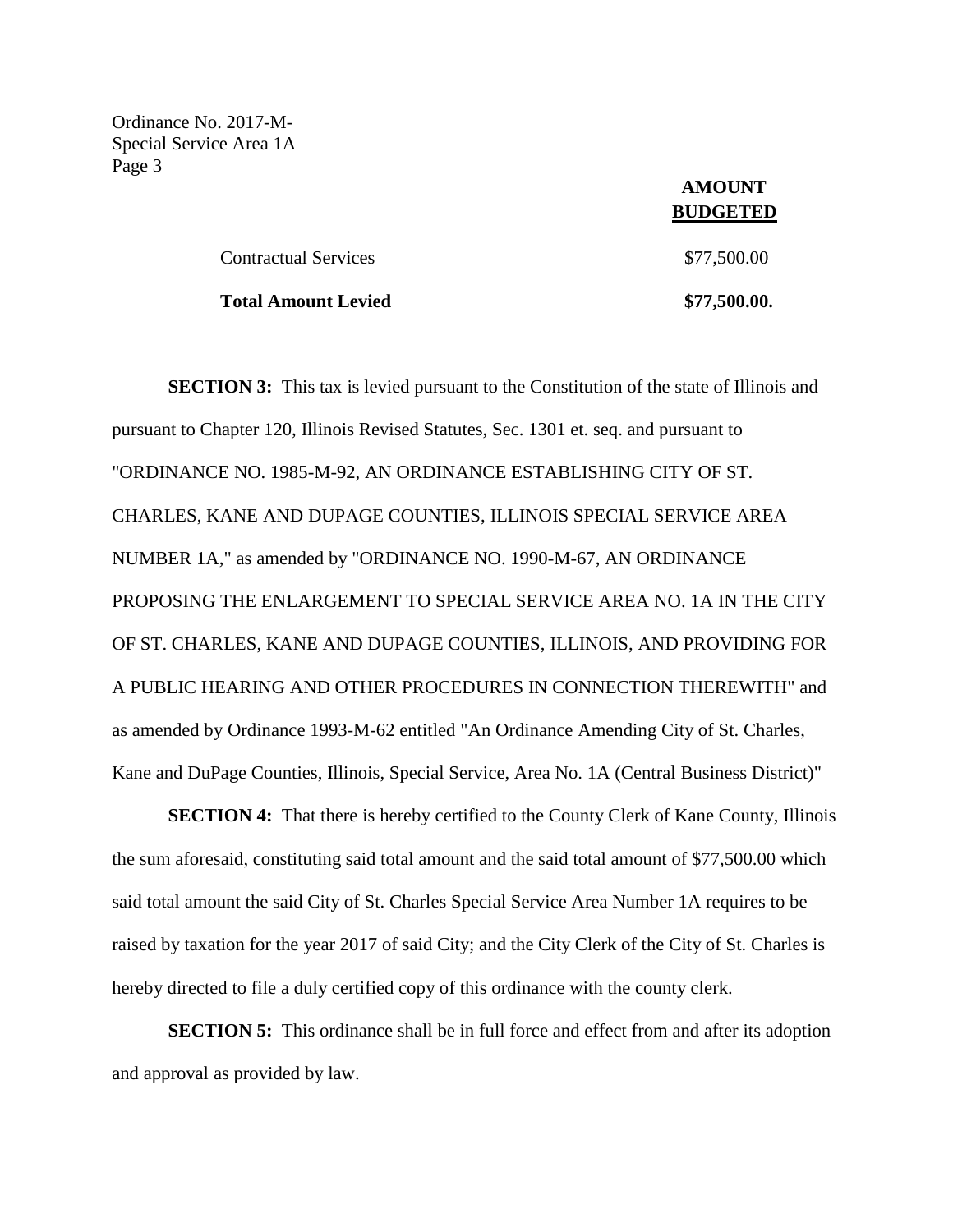Ordinance No. 2017-M-Special Service Area 1A Page 4

**PRESENTED** to the City Council of the city of St. Charles, Illinois, this \_\_\_\_\_ day of December, 2017.

PASSED by the City Council of the city of St. Charles, Illinois, this \_\_\_\_\_\_\_ day of

December, 2017.

**APPROVED** by the Mayor of the city of St. Charles, Illinois, this \_\_\_\_\_\_\_ day of

December, 2017.

 \_\_\_\_\_\_\_\_\_\_\_\_\_\_\_\_\_\_\_\_\_\_\_\_\_\_\_ Raymond P. Rogina, Mayor

ATTEST:

CITY CLERK

| <b>COUNCIL VOTE:</b> |
|----------------------|
| Ayes:                |
| Nays:                |
| Absent:              |
| Abstain:             |

APPROVED AS TO FORM:

\_\_\_\_\_\_\_\_\_\_\_\_\_\_\_\_\_\_\_\_\_\_\_\_

City Attorney

DATE:\_\_\_\_\_\_\_\_\_\_\_\_\_\_\_\_\_\_\_\_

 $\overline{\phantom{a}}$  , where  $\overline{\phantom{a}}$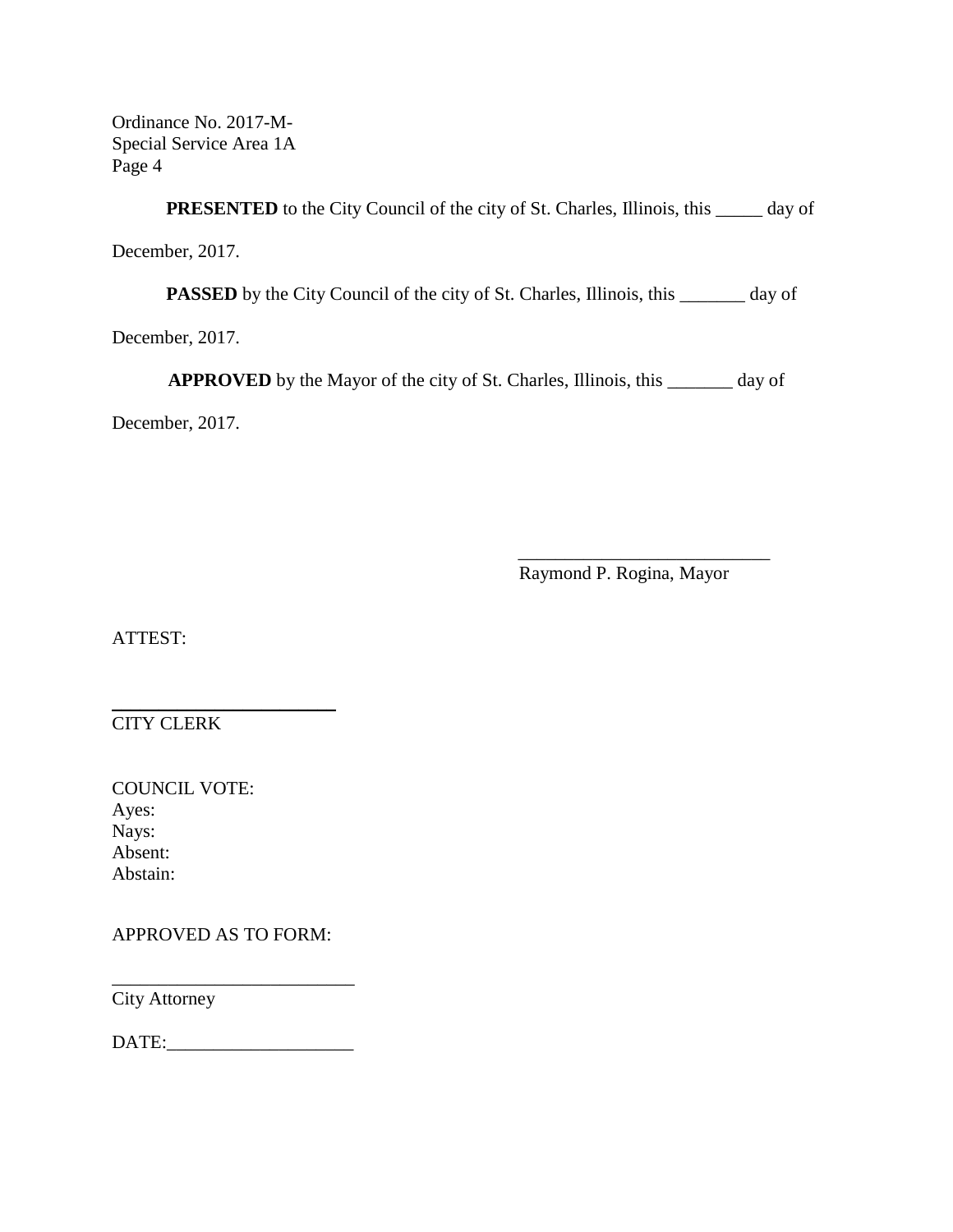## **An Ordinance for the Levy and Assessment of Taxes for the Year 2017 in and for the City of St. Charles Special Service Area Number 1B**

**WHEREAS,** the City of St. Charles Special Service Area Number 1B has been created

by an ordinance entitled:

"ORDINANCE NO. 1993-M-63 AN ORDINANCE ESTABLISHING CITY OF ST. CHARLES, KANE AND DUPAGE COUNTIES, ILLINOIS, SPECIAL SERVICE AREA NO. 1B" (DOWNTOWN REVITALIZATION)

adopted December 6, 1993, and effective upon passage, approval no petition having been filed opposing the creation of the Special Service Area, pursuant to Section 9 of Public Act 78-901; and

**WHEREAS,** said Special Service Area Number 1B consists of territory described in the

ordinance aforesaid; and

**WHEREAS,** the City of St. Charles is now authorized to levy taxes for special services

in said Special Service Area.

**NOW THEREFORE BE IT ORDAINED** by the City Council of St. Charles, Kane and

DuPage Counties, Illinois, as follows:

**SECTION 1:** That the total amount budgeted for all purposes to be collected from the

tax of the year 2017 in Special Service Area Number 1B is ascertained to be the sum of

\$255,000.00.

**SECTION 2:** That the following sum be, and the same is hereby levied upon the taxable property within the limits described in "ORDINANCE NO. 1993-M-63, AN ORDINANCE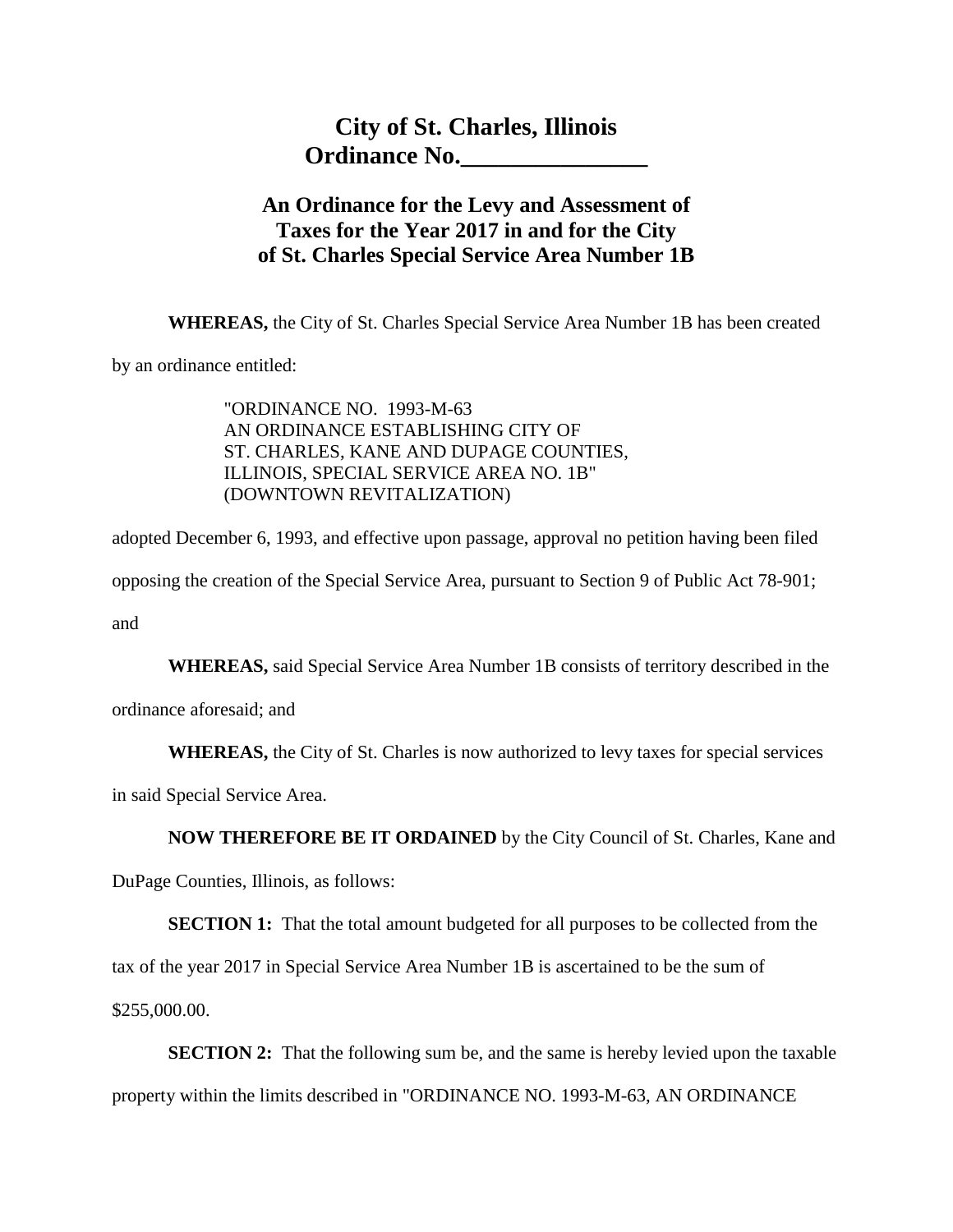Ordinance No. 2017-M-Special Service Area 1B Page 2

ESTABLISHING CITY OF ST. CHARLES, KANE AND DUPAGE COUNTIES, ILLINOIS, SPECIAL SERVICE AREA NUMBER 1B (DOWNTOWN REVITALIZATION)," said tax to be levied for the year 2017 for the following specific purpose mentioned as special services in said ordinance and budget and in the respective sum to follow to wit:

|                             | AMOUNT<br><b>BUDGETED</b> |
|-----------------------------|---------------------------|
| <b>Contractual Services</b> | \$255,000.00              |
| <b>Total Amount Levied</b>  | \$255,000.00              |

**AMOUNT** 

**SECTION 3:** This tax is levied pursuant to the Constitution of the state of Illinois and pursuant to Chapter 120, Illinois Revised Statutes, Sec. 1301 et. seq. and pursuant to "ORDINANCE NO. 1993-M-63, AN ORDINANCE ESTABLISHING CITY OF ST. CHARLES, KANE AND DUPAGE COUNTIES, ILLINOIS SPECIAL SERVICE AREA NUMBER 1B (DOWNTOWN REVITALIZATION)."

**SECTION 4:** That there is hereby certified to the County Clerk of Kane County, Illinois the sum aforesaid, constituting said total amount and the said total amount of \$255,000.00 which said total amount the said City of St. Charles Special Service Area Number 1B requires to be raised by taxation for the year 2017 of said City; and the City Clerk of the City of St. Charles is hereby directed to file a duly certified copy of this ordinance with the county clerk.

**SECTION 5:** This ordinance shall be in full force and effect from and after its adoption and approval as provided by law.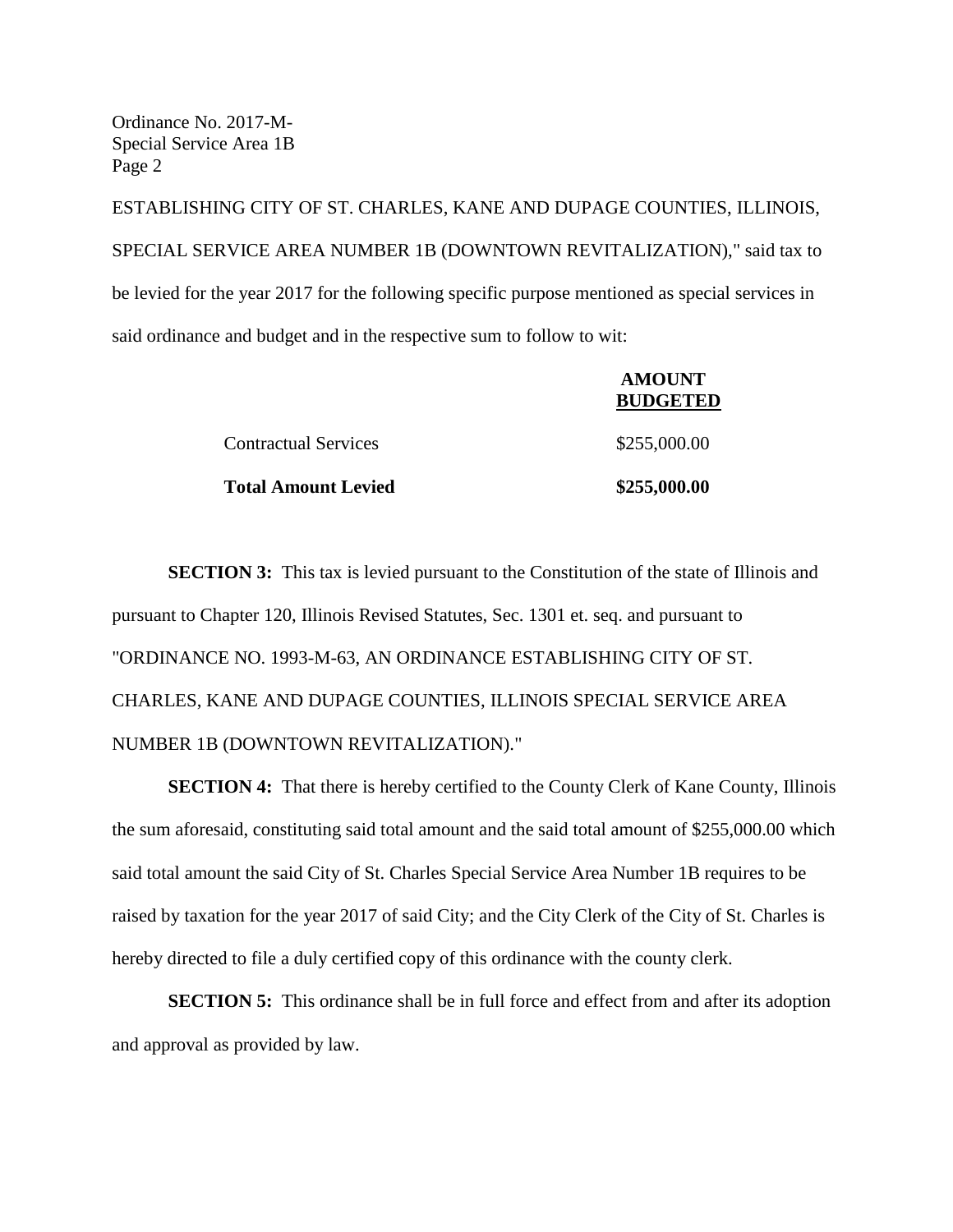Ordinance No. 2017-M-Special Service Area 1B Page 3

**PRESENTED** to the City Council of the City of St. Charles, Illinois, this \_\_\_\_\_ day of

December, 2017.

**PASSED** by the City Council of the City of St. Charles, Illinois, this \_\_\_\_\_\_ day of

December, 2017.

**APPROVED** by the Mayor of the City of St. Charles, Illinois, this \_\_\_\_\_ day of

December, 2017.

\_\_\_\_\_\_\_\_\_\_\_\_\_\_\_\_\_\_\_\_\_\_\_\_\_\_\_ Raymond P. Rogina, Mayor

ATTEST:

CITY CLERK

COUNCIL VOTE: Ayes: Nays: Absent:

APPROVED AS TO FORM:

\_\_\_\_\_\_\_\_\_\_\_\_\_\_\_\_\_\_\_\_\_\_\_\_\_\_

\_\_\_\_\_\_\_\_\_\_\_\_\_\_\_\_\_\_\_\_\_\_\_\_

City Attorney

DATE:\_\_\_\_\_\_\_\_\_\_\_\_\_\_\_\_\_\_\_\_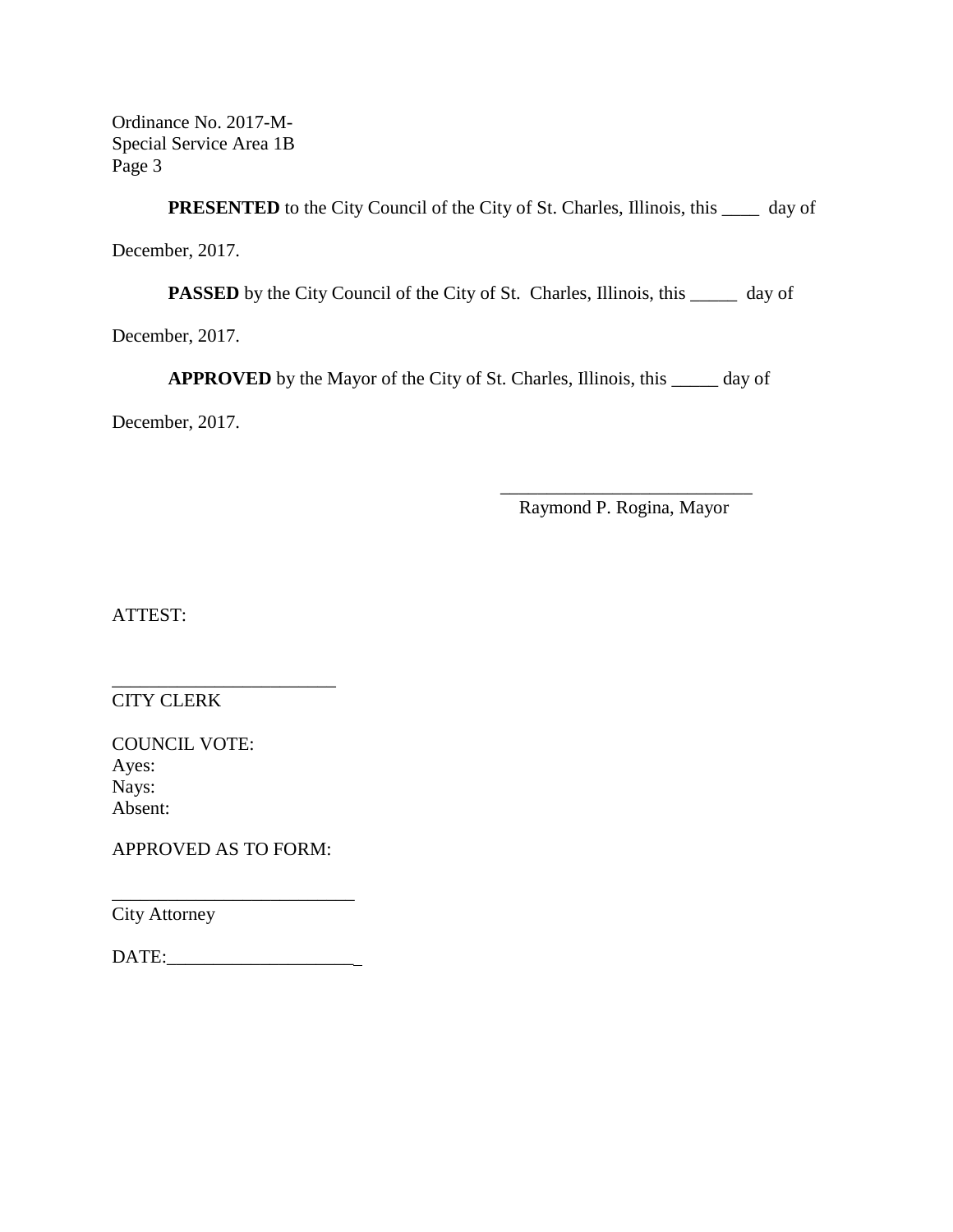## **An Ordinance for the Levy and Assessment of Taxes for the Year 2017 in and for the City of St. Charles Special Service Area Number 5**

**WHEREAS,** the City of St. Charles Special Service Area Number 5 (Central

Manufacturing District) has been created by an ordinance entitled:

"ORDINANCE NO. 2007-M-79 AN ORDINANCE ESTABLISHING CITY OF ST. CHARLES, KANE AND DUPAGE COUNTIES, ILLINOIS SPECIAL SERVICE AREA NO. 5" (CENTRAL MANUFACTURING DISTRICT)

and effective upon passage, approval, and publication, no petition having been filed opposing the creation of the Special Service Area, pursuant to Section 9 of Public Act 78-901 ("Ordinance No.

2007-M-79"); and

**WHEREAS,** said Special Service Area Number 5 consists of territory described in the

ordinance aforesaid; and

**WHEREAS,** the City of St. Charles is now authorized to levy taxes for special services

in said Special Service Area.

**NOW THEREFORE BE IT ORDAINED,** by the City Council of St. Charles, Kane and

DuPage Counties, Illinois as follows:

**SECTION 1:** That the total amount budgeted for all purposes to be collected from the

tax of the year 2017 in Special Service Area Number 5 is ascertained to be the sum of \$5,575.00.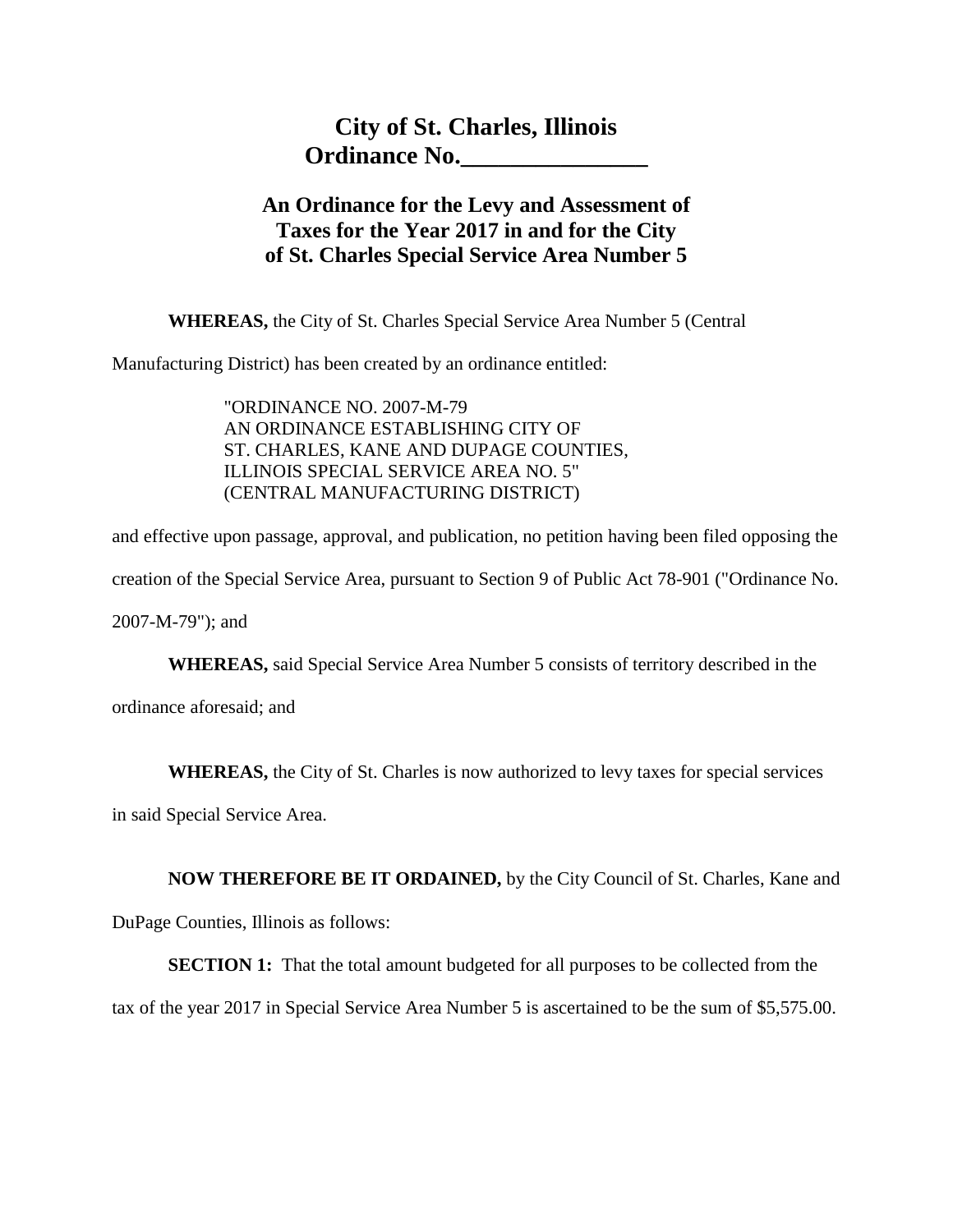Ordinance No. 2017-M-Special Service Area 5 Page 2

**SECTION 2:** That the following sums be, and the same are hereby levied upon the taxable property within the limits described in "ORDINANCE 2007-M-79, AN ORDINANCE ESTABLISHING CITY OF ST. CHARLES, KANE AND DUPAGE COUNTIES, ILLINOIS SPECIAL SERVICE AREA NUMBER 5," said tax to be levied for the year 2017 for the following specific purposes mentioned as special services in said ordinance and budget and in the respective sums to follow to wit:

|                             | <b>AMOUNT</b><br><b>BUDGETED</b> |
|-----------------------------|----------------------------------|
| <b>Contractual Services</b> | \$5,575.00                       |
| <b>Total Amount Levied</b>  | \$5,575.00.                      |

**SECTION 3:** This tax is levied pursuant to the Constitution of the state of Illinois and pursuant to Chapter 120, Illinois Revised Statutes, Sec. 1301 et. seq. and pursuant to "ORDINANCE NO. 2007-M-79, AN ORDINANCE ESTABLISHING CITY OF ST. CHARLES, KANE AND DUPAGE COUNTIES, ILLINOIS SPECIAL SERVICE AREA NUMBER 5."

**SECTION 4:** That there is hereby certified to the County Clerk of Kane County, Illinois the sum aforesaid, constituting said total amount and the said total amount of \$5,575.00 which said total amount the said City of St. Charles Special Service Area Number 5 requires to be raised by taxation for the year 2017 of said City; and the City Clerk of the City of St. Charles is hereby directed to file a duly certified copy of this ordinance with the county clerk.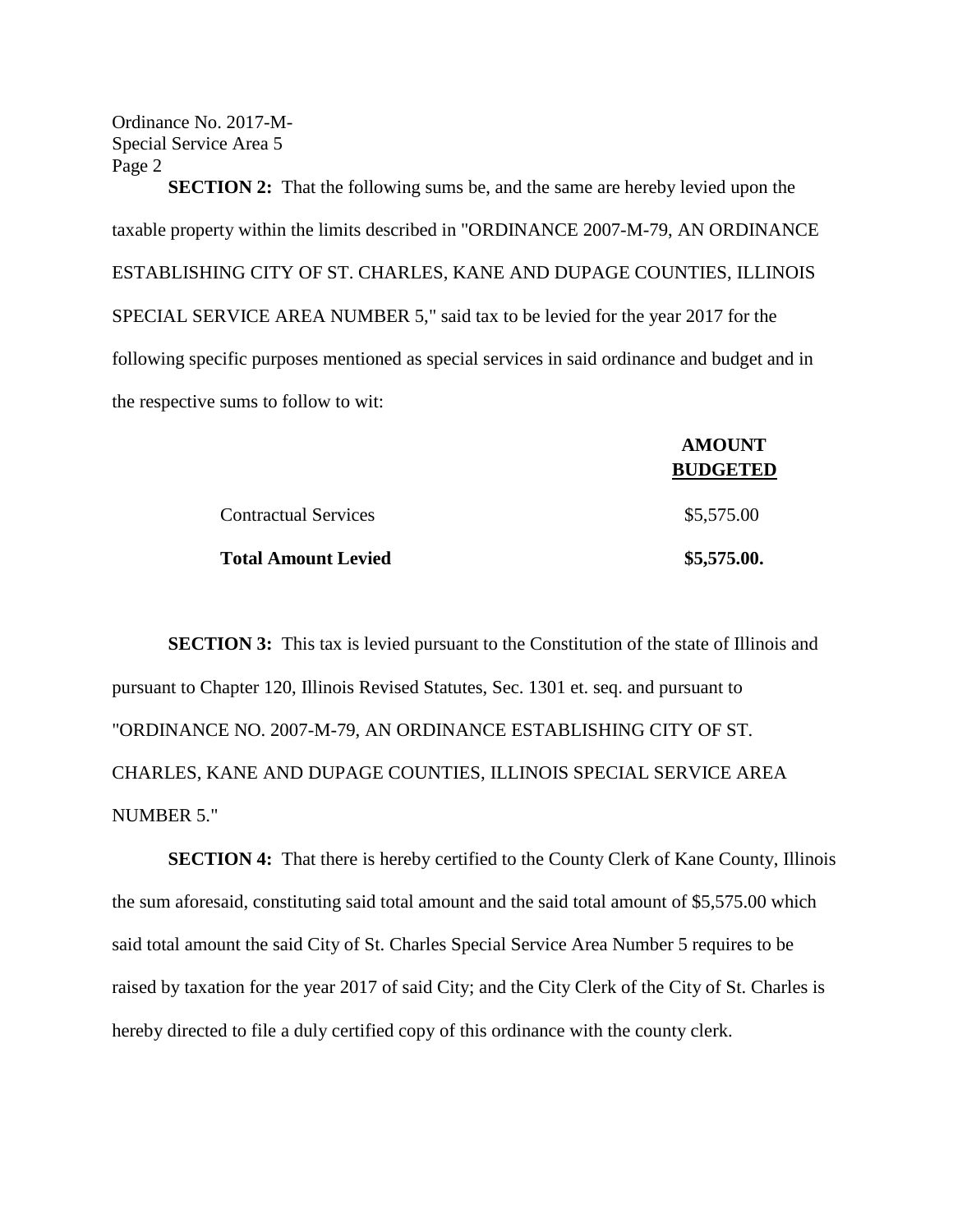Ordinance No. 2017-M-Special Service Area 5 Page 3

**SECTION 5:** This ordinance shall be in full force and effect from and after its adoption and approval as provided by law.

**PRESENTED** to the City Council of the city of St. Charles, Illinois, this \_\_\_\_\_ day of

December, 2017.

**PASSED** by the City Council of the city of St. Charles, Illinois, this \_\_\_\_\_\_\_ day of

December, 2017.

**APPROVED** by the Mayor of the city of St. Charles, Illinois, this \_\_\_\_\_\_\_ day of

December, 2017.

Raymond P. Rogina, Mayor

\_\_\_\_\_\_\_\_\_\_\_\_\_\_\_\_\_\_\_\_\_\_\_\_\_\_\_

ATTEST:

 $\overline{\phantom{a}}$  , where  $\overline{\phantom{a}}$  , where  $\overline{\phantom{a}}$  , where  $\overline{\phantom{a}}$  , where  $\overline{\phantom{a}}$ CITY CLERK

COUNCIL VOTE: Ayes: Nays: Absent: Abstain:

APPROVED AS TO FORM:

City Attorney

DATE:\_\_\_\_\_\_\_\_\_\_\_\_\_\_\_\_\_\_\_\_

\_\_\_\_\_\_\_\_\_\_\_\_\_\_\_\_\_\_\_\_\_\_\_\_\_\_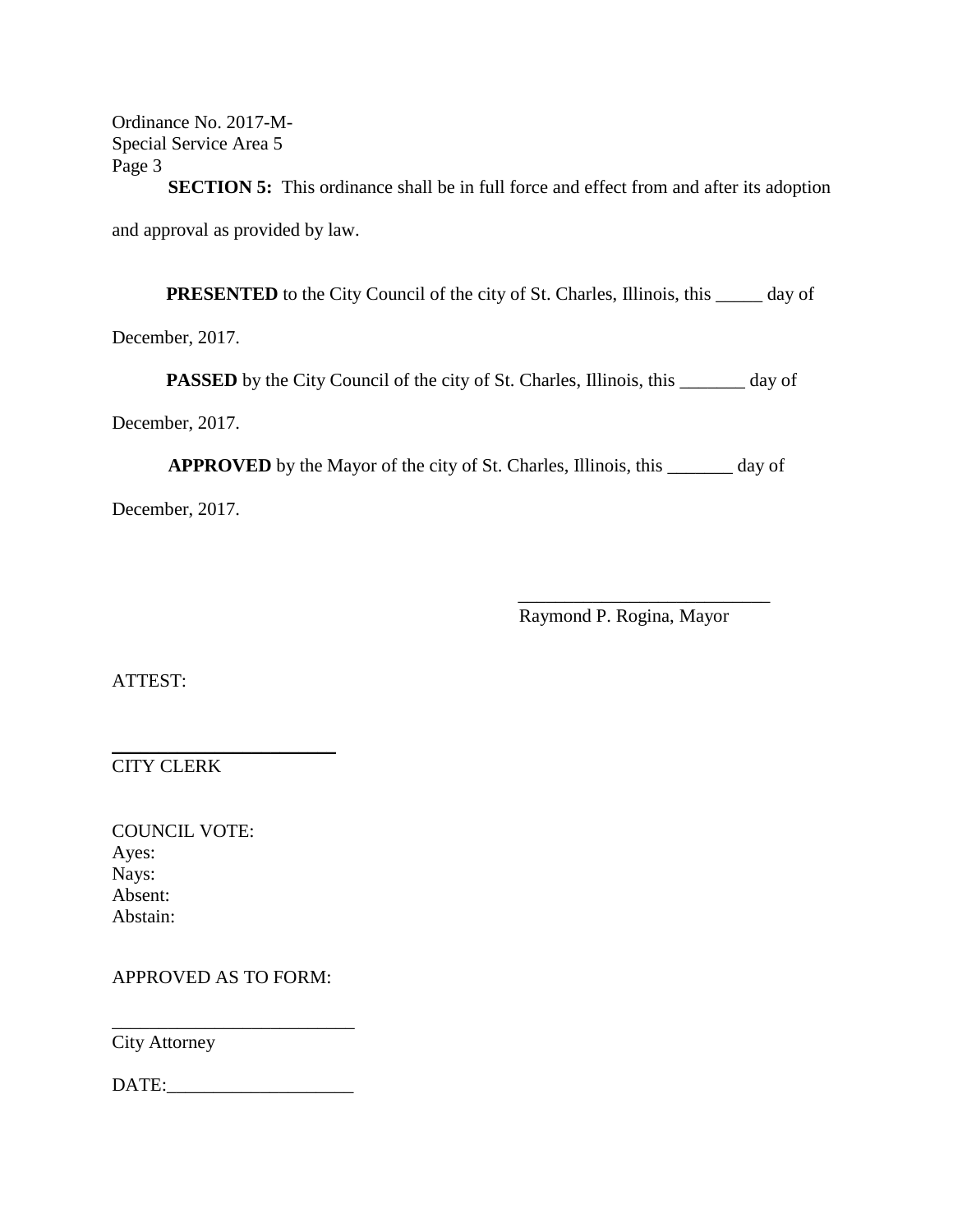## **An Ordinance for the Levy and Assessment of Taxes for the Year 2017 in and for the City of St. Charles Special Service Area Number 6**

**WHEREAS,** the City of St. Charles Special Service Area Number 6 has been created by

an ordinance entitled:

"ORDINANCE NO. 1988-M-55 AN ORDINANCE ESTABLISHING CITY OF ST. CHARLES, KANE AND DUPAGE COUNTIES, ILLINOIS SPECIAL SERVICE AREA NO. 6" (CAMBRIDGE EAST)

adopted August 15, 1988, and effective upon passage, approval, and publication, no petition

having been filed opposing the creation of the Special Service Area, pursuant to Section 9 of

Public Act 78-901 ("Ordinance No. 1988-M-55"); and

**WHEREAS,** said Special Service Area Number 6 consists of territory described in the

ordinance aforesaid; and

**WHEREAS,** the City of St. Charles is now authorized to levy taxes for special services

in said Special Service Area.

**NOW THEREFORE BE IT ORDAINED,** by the City Council of St. Charles, Kane and

DuPage Counties, Illinois as follows:

**SECTION 1:** That the total amount budgeted for all purposes to be collected from the

tax of the year 2017 in Special Service Area Number 6 is ascertained to be the sum of \$1,000.00.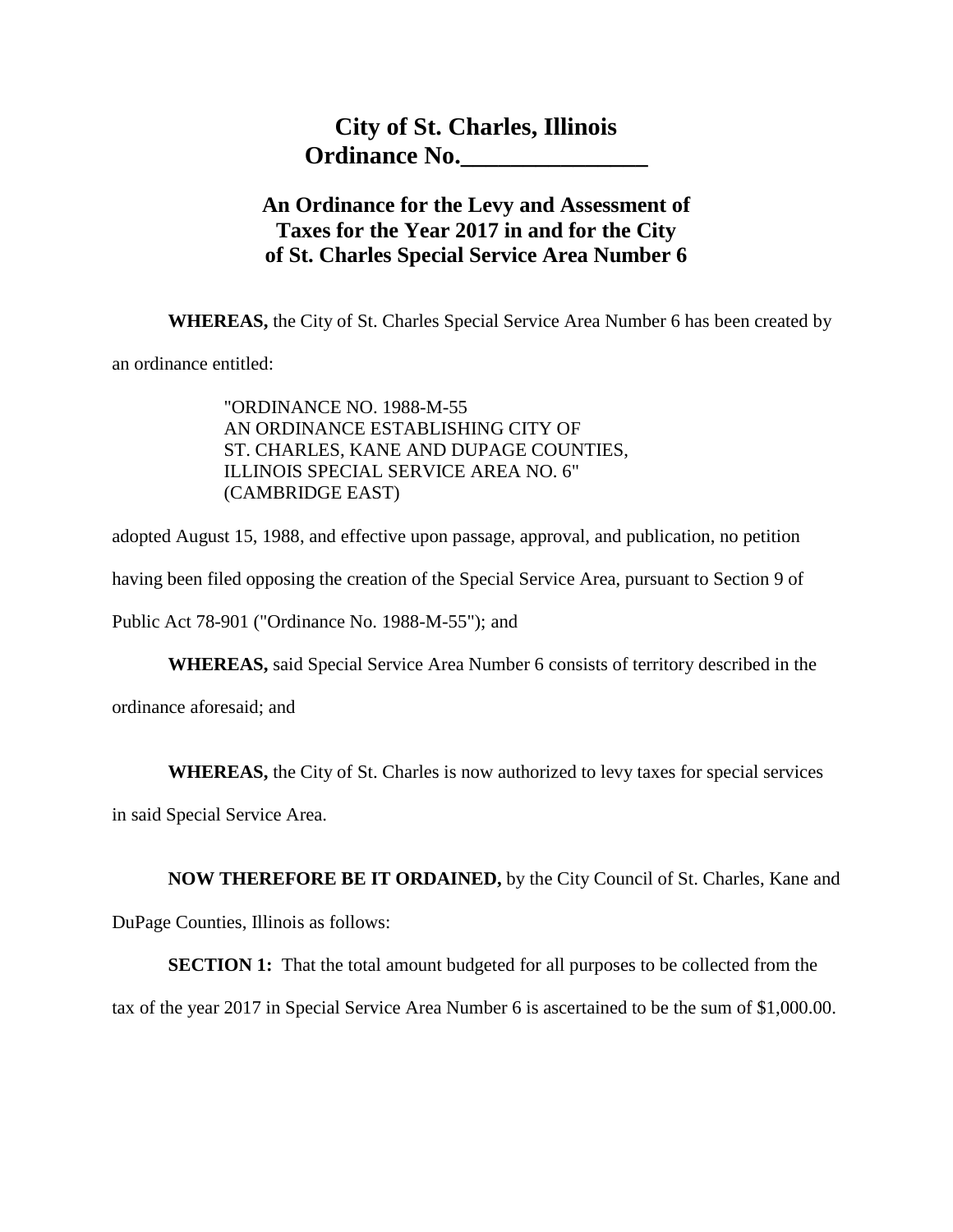Ordinance No. 2017-M-Special Service Area 6 Page 2

**SECTION 2:** That the following sum be, and the same is hereby levied upon the taxable property within the limits described in "ORDINANCE 1988-M-55, AN ORDINANCE ESTABLISHING CITY OF ST. CHARLES, KANE AND DUPAGE COUNTIES, ILLINOIS SPECIAL SERVICE AREA NUMBER 6 (CAMBRIDGE EAST)," said tax to be levied for the year 2017 for the following specific purposes mentioned as special services in said ordinance and budget and in the respective sum to follow to wit:

|                             | <b>AMOUNT</b><br><b>BUDGETED</b> |
|-----------------------------|----------------------------------|
| <b>Contractual Services</b> | \$1,000.00                       |
| <b>Total Amount Levied</b>  | \$1,000.00.                      |

**SECTION 3:** This tax is levied pursuant to the Constitution of the state of Illinois and pursuant to Chapter 120, Illinois Revised Statutes, Sec. 1301 et. seq. and pursuant to "ORDINANCE NO. 1988-M-55, AN ORDINANCE ESTABLISHING CITY OF ST. CHARLES, KANE AND DUPAGE COUNTIES, ILLINOIS SPECIAL SERVICE AREA NUMBER 6 (CAMBRIDGE EAST)."

**SECTION 4:** That there is hereby certified to the County Clerk of Kane County, Illinois the sum aforesaid, constituting said total amount and the said total amount of \$1,000.00 which said total amount the said City of St. Charles Special Service Area Number 6 requires to be raised by taxation for the year 2017 of said City; and the City Clerk of the City of St. Charles is hereby directed to file a duly certified copy of this ordinance with the county clerk.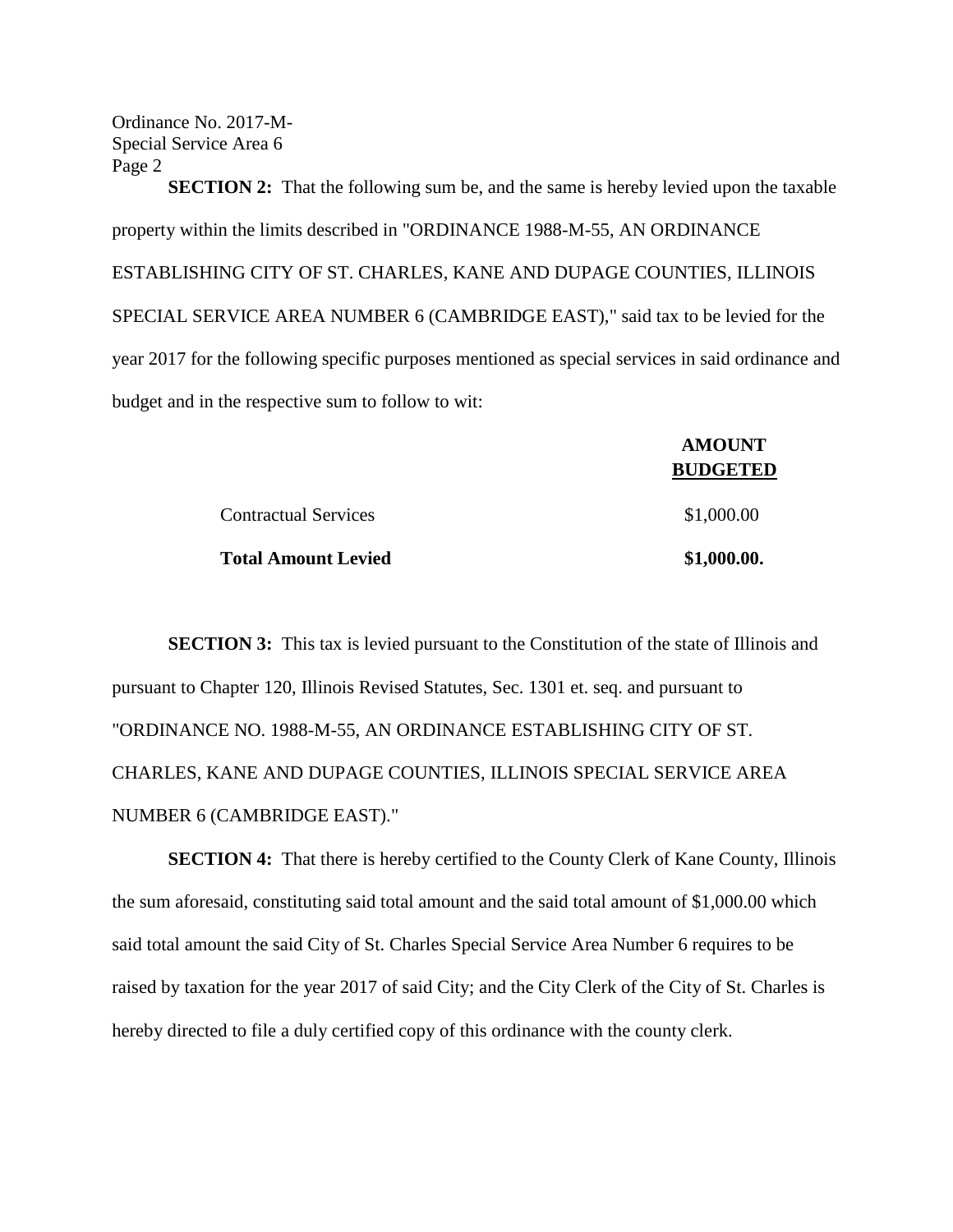Ordinance No. 2017-M-Special Service Area 6 Page 3

**SECTION 5:** This ordinance shall be in full force and effect from and after its adoption and approval as provided by law.

**PRESENTED** to the City Council of the city of St. Charles, Illinois, this \_\_\_\_\_ day of

December, 2017.

**PASSED** by the City Council of the city of St. Charles, Illinois, this \_\_\_\_\_\_\_ day of

December, 2017.

**APPROVED** by the Mayor of the city of St. Charles, Illinois, this \_\_\_\_\_\_\_ day of

December, 2017.

Raymond P. Rogina, Mayor

\_\_\_\_\_\_\_\_\_\_\_\_\_\_\_\_\_\_\_\_\_\_\_\_\_\_\_

ATTEST:

CITY CLERK

COUNCIL VOTE: Ayes: Nays: Absent: Abstain:

APPROVED AS TO FORM:

 $\overline{\phantom{a}}$  , where  $\overline{\phantom{a}}$  , where  $\overline{\phantom{a}}$  , where  $\overline{\phantom{a}}$  , where  $\overline{\phantom{a}}$ 

City Attorney

DATE:\_\_\_\_\_\_\_\_\_\_\_\_\_\_\_\_\_\_\_\_

\_\_\_\_\_\_\_\_\_\_\_\_\_\_\_\_\_\_\_\_\_\_\_\_\_\_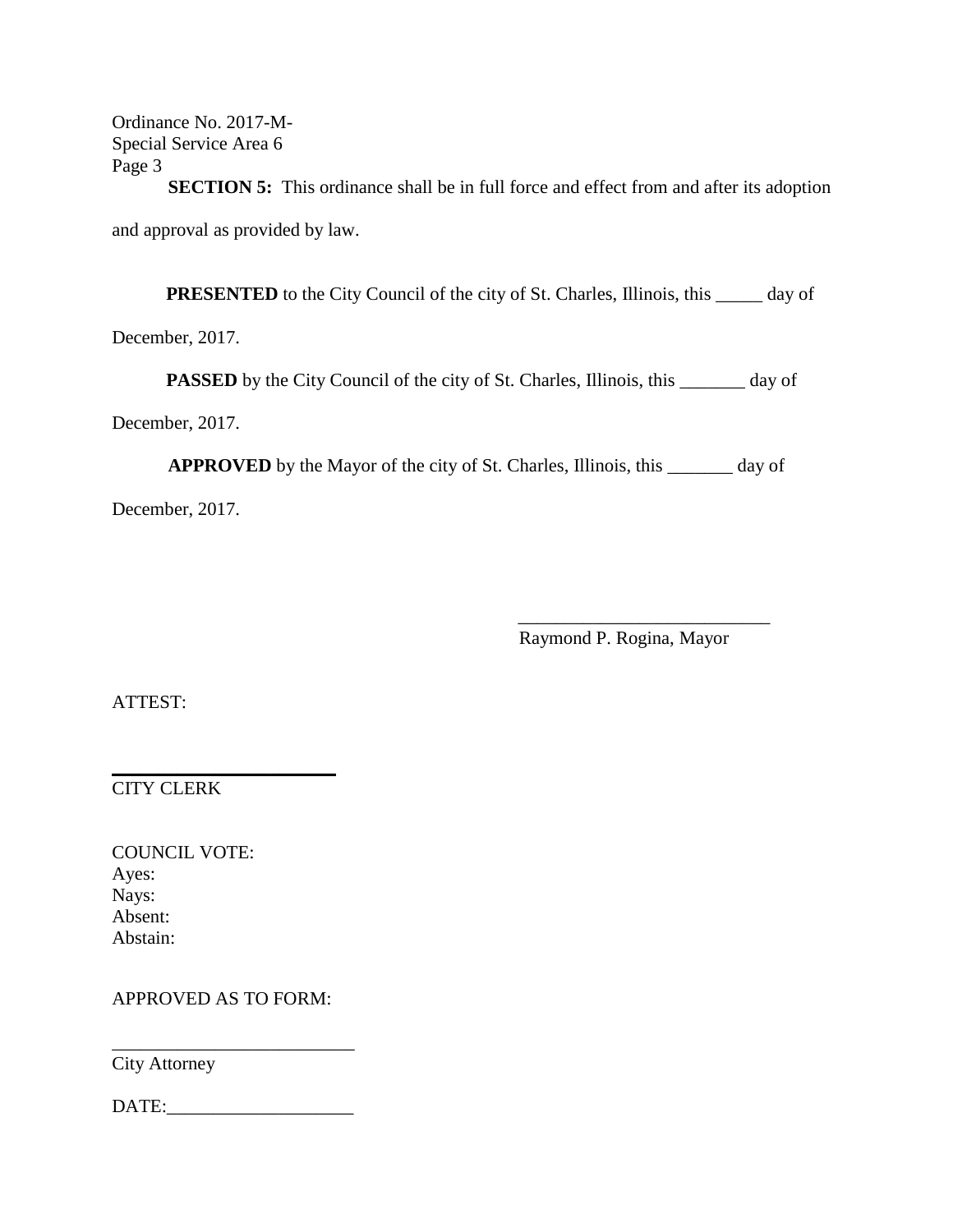## **An Ordinance for the Levy and Assessment of Taxes for the Year 2017 in and for the City of St. Charles Special Service Area Number 7**

**WHEREAS,** the City of St. Charles Special Service Area Number 7 has been created by

an ordinance entitled:

"ORDINANCE NO. 1990-M-1 AN ORDINANCE ESTABLISHING CITY OF ST. CHARLES, KANE AND DUPAGE COUNTIES, ILLINOIS SPECIAL SERVICE AREA NO. 7" (CENTRAL MANUFACTURING DISTRICT)

adopted January 2, 1990, and effective upon passage, approval, and publication, no petition

having been filed opposing the creation of the Special Service Area, pursuant to Section 9 of

Public Act 78-901 ("Ordinance No. 1990-M-1"); and

**WHEREAS,** said Ordinance 1990-M-1 was amended by ordinance entitled:

#### "ORDINANCE NO. 1990-M-20 AN ORDINANCE PROPOSING PUBLICATION IN PAMPHLET FORM SPECIAL SERVICE AREA 7, CITY OF ST. CHARLES, KANE AND DUPAGE COUNTIES, ILLINOIS."

**WHEREAS**, said Special Service Area Number 7 consists of territory described in the

ordinance aforesaid; and

**WHEREAS,** the City of St. Charles is now authorized to levy taxes for special services

in said Special Service Area.

#### **NOW THEREFORE BE IT ORDAINED,** by the City Council of St. Charles, Kane and

DuPage Counties, Illinois as follows: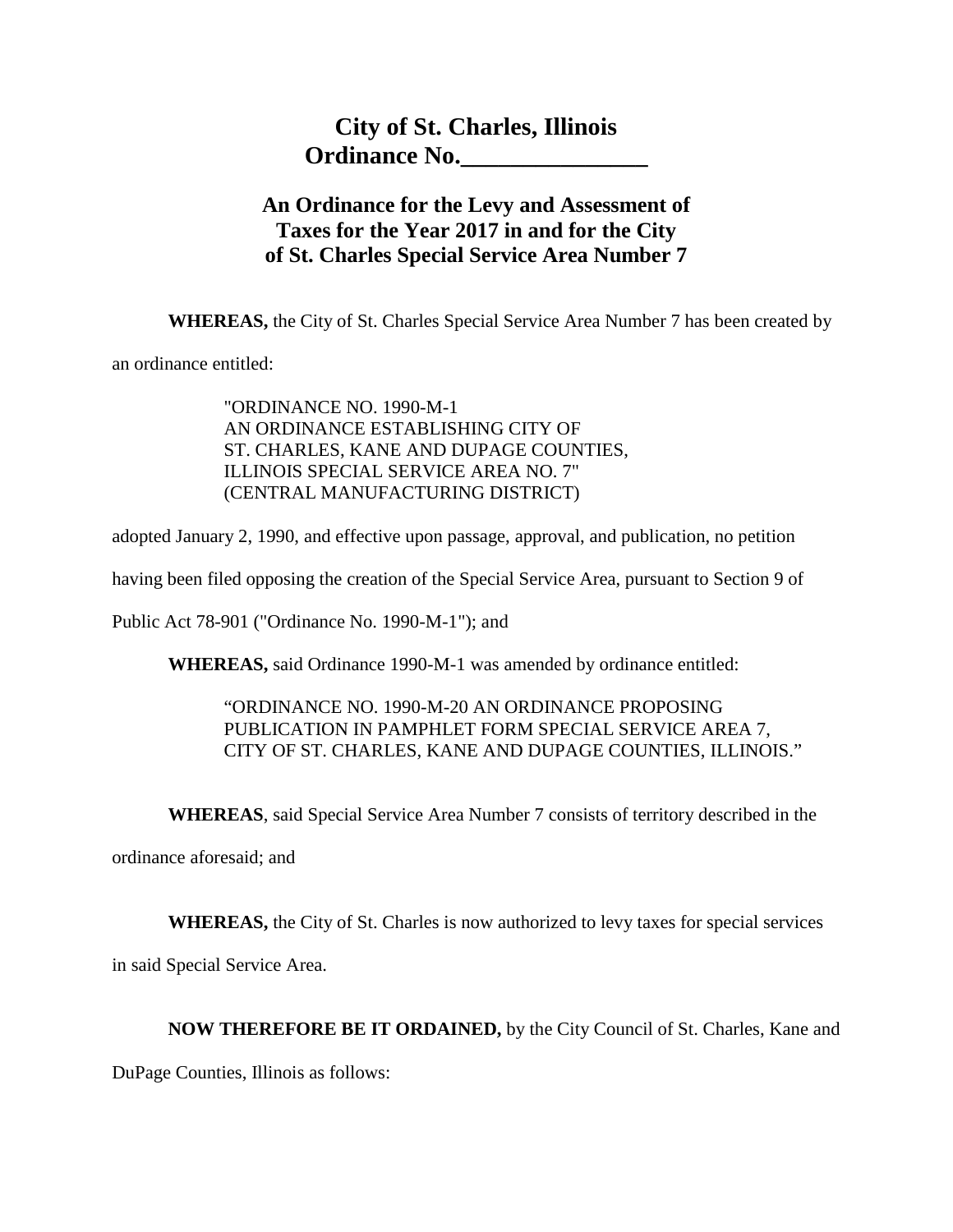Ordinance No. 2017-M-Special Service Area 7 Page 2

**SECTION 1:** That the total amount budgeted for all purposes to be collected from the tax of the year 2017 in Special Service Area Number 7 is ascertained to be the sum of \$6,800.00.

**SECTION 2:** That the following sums be, and the same are hereby levied upon the taxable property within the limits described in "ORDINANCE 1990-M-1, AN ORDINANCE ESTABLISHING CITY OF ST. CHARLES, KANE AND DUPAGE COUNTIES, ILLINOIS SPECIAL SERVICE AREA NUMBER 7," as amended by "ORDINANCE NO. 1990-M-20, AN ORDINANCE PROPOSING THE PUBLICATION IN PAMPHLET FORM SPECIAL SERVICE AREA NO. 7 IN THE CITY OF ST. CHARLES, KANE AND DUPAGE COUNTIES, ILLINOIS, said tax to be levied for the year 2017 for the following specific purposes mentioned as special services in said ordinance and budget and in the respective sums to follow to wit:

|                             | <b>AMOUNT</b><br><b>BUDGETED</b> |
|-----------------------------|----------------------------------|
| <b>Contractual Services</b> | \$6,800.00                       |
| <b>Total Amount Levied</b>  | \$6,800.00.                      |

**SECTION 3:** This tax is levied pursuant to the Constitution of the state of Illinois and pursuant to Chapter 120, Illinois Revised Statutes, Sec. 1301 et. seq. and pursuant to "ORDINANCE NO. 1990-M-1, AN ORDINANCE ESTABLISHING CITY OF ST. CHARLES, KANE AND DUPAGE COUNTIES, ILLINOIS SPECIAL SERVICE AREA NUMBER 7," as amended by "ORDINANCE NO. 1990-M-20, AN ORDINANCE PROPOSING PUBLICATION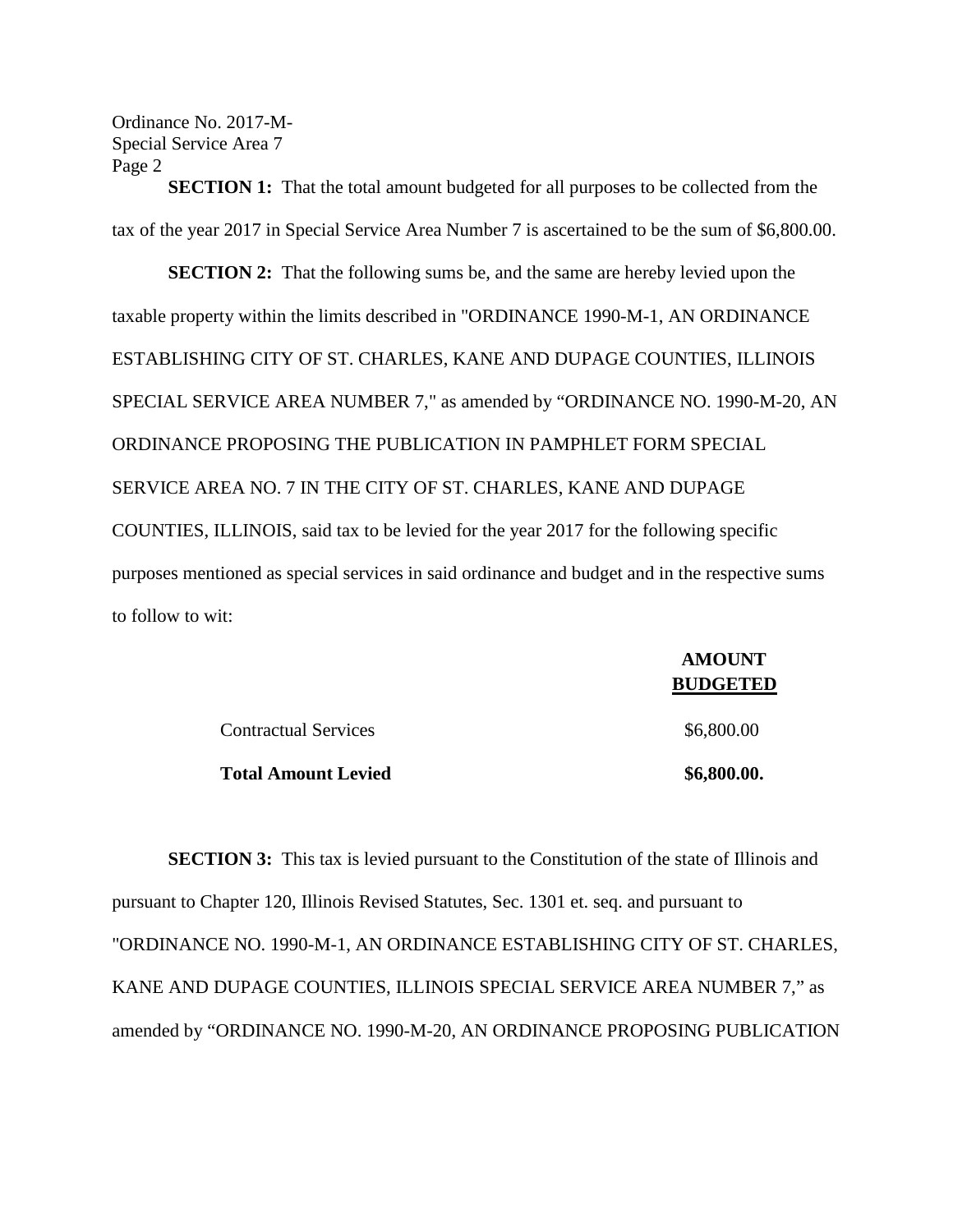Ordinance No. 2017-M-Special Service Area 7 Page 3 IN PAMPHLET FORM SPECIAL SERVICE AREA NO. 7 IN THE CITY OF ST. CHARLES, KANE AND DUPAGE COUNTIES, ILLINOIS.

**SECTION 4:** That there is hereby certified to the County Clerk of Kane County, Illinois the sum aforesaid, constituting said total amount and the said total amount of \$6,800.00 which said total amount the said City of St. Charles Special Service Area Number 7 requires to be raised by taxation for the year 2017 of said City; and the City Clerk of the City of St. Charles is hereby directed to file a duly certified copy of this ordinance with the county clerk.

**SECTION 5:** This ordinance shall be in full force and effect from and after its adoption and approval as provided by law.

**PRESENTED** to the City Council of the city of St. Charles, Illinois, this \_\_\_\_\_\_ day of December, 2017.

**PASSED** by the City Council of the city of St. Charles, Illinois, this \_\_\_\_\_\_ day of December, 2017.

**APPROVED** by the Mayor of the city of St. Charles, Illinois, this \_\_\_\_\_\_\_ day of December, 2017.

Raymond P. Rogina, Mayor

\_\_\_\_\_\_\_\_\_\_\_\_\_\_\_\_\_\_\_\_\_\_\_\_\_\_\_

ATTEST:

CITY CLERK

\_\_\_\_\_\_\_\_\_\_\_\_\_\_\_\_\_\_\_\_\_\_\_\_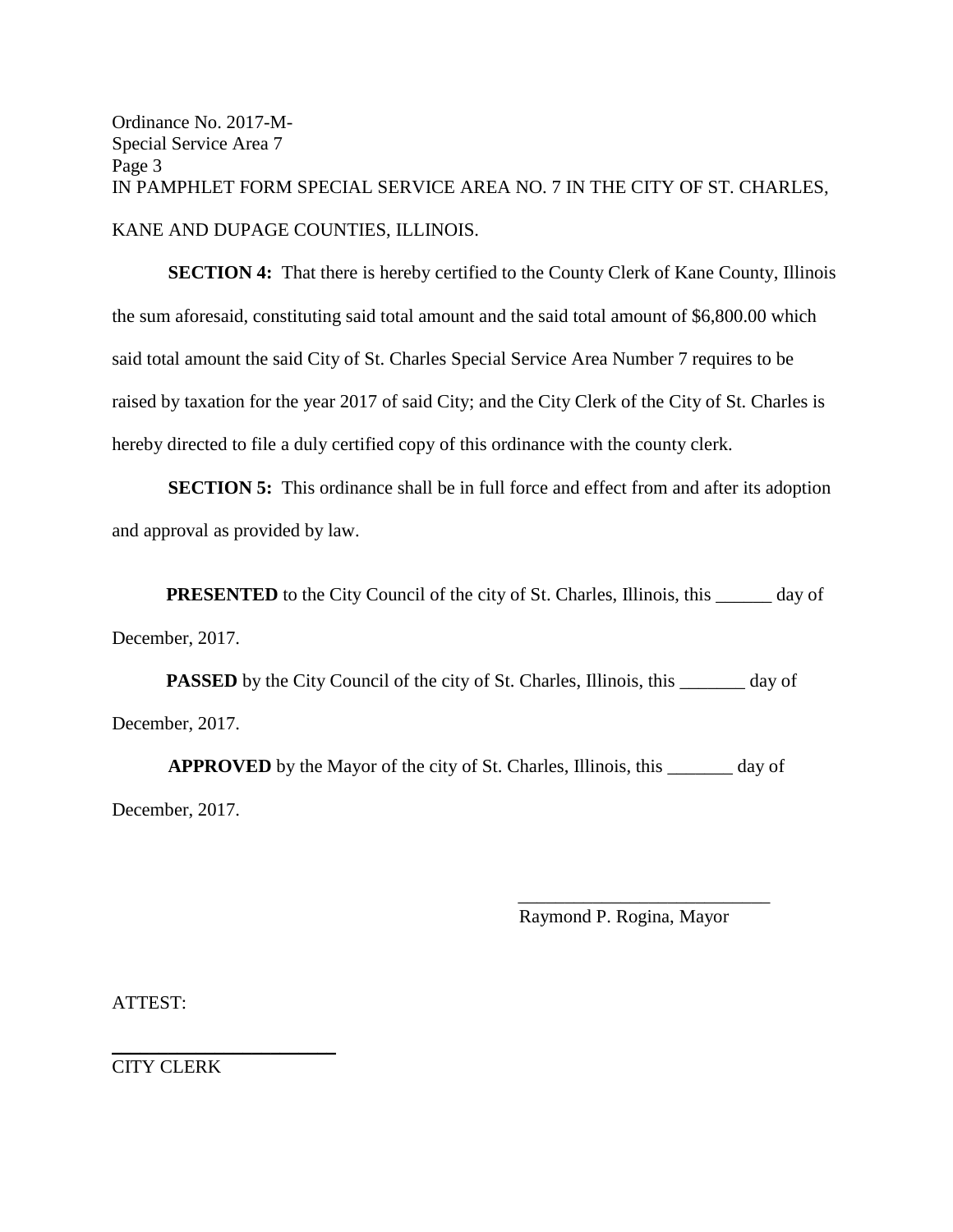Ordinance No. 2017-M-Special Service Area 7 Page 4

COUNCIL VOTE: Ayes: Nays: Absent: Abstain:

APPROVED AS TO FORM:

\_\_\_\_\_\_\_\_\_\_\_\_\_\_\_\_\_\_\_\_\_\_\_\_\_\_ City Attorney

DATE:\_\_\_\_\_\_\_\_\_\_\_\_\_\_\_\_\_\_\_\_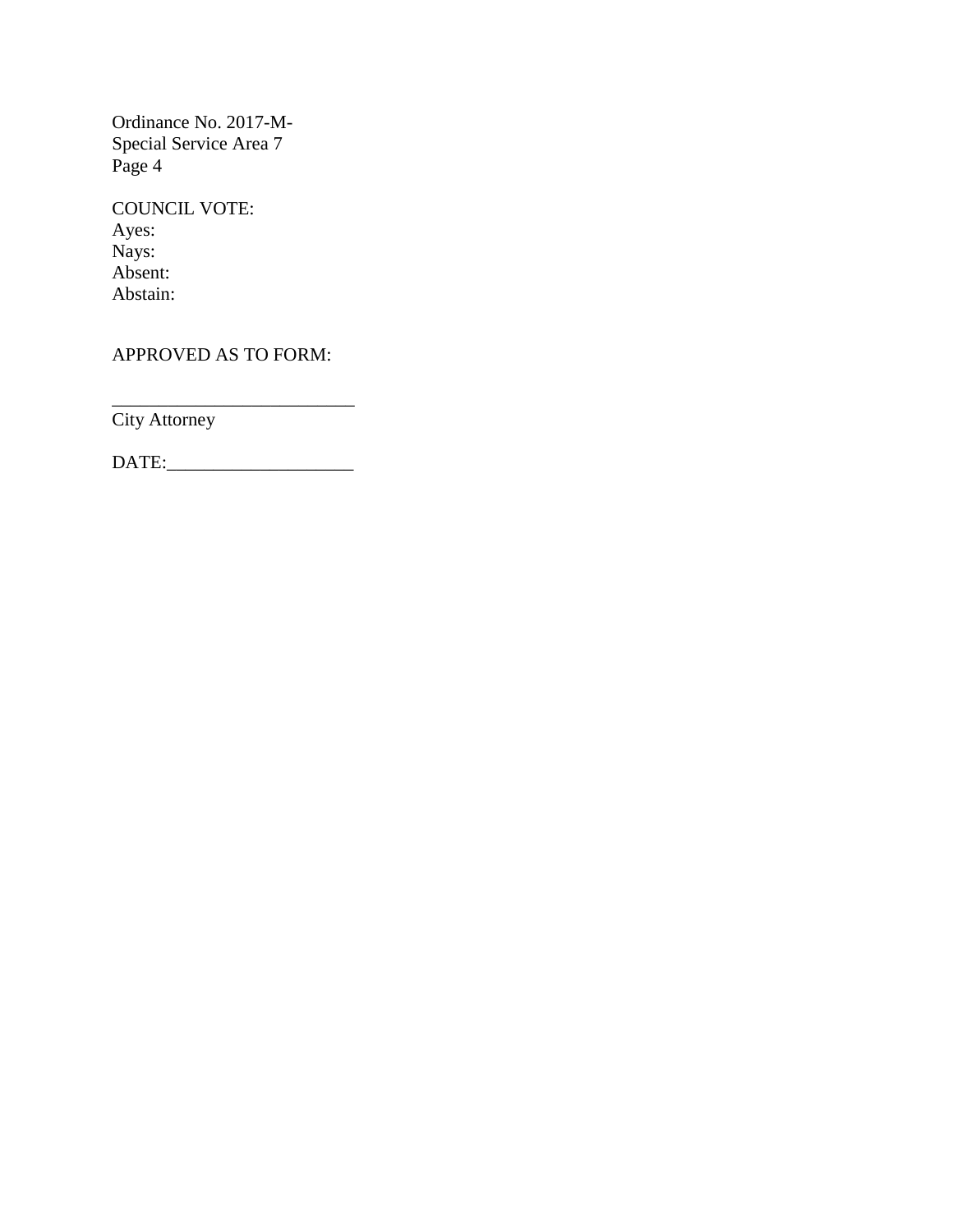# **City of St. Charles, Illinois Ordinance No.\_\_\_\_\_\_\_\_\_\_\_\_\_\_\_**

## **An Ordinance for the Levy and Assessment of Taxes for the Year 2017 in and for the City of St. Charles Special Service Area Number 10**

**WHEREAS,** the City of St. Charles Special Service Area Number 10 has been created

by an ordinance entitled:

"ORDINANCE NO. 1990-M-4 AN ORDINANCE ESTABLISHING CITY OF ST. CHARLES, KANE AND DUPAGE COUNTIES, ILLINOIS SPECIAL SERVICE AREA NO. 10" (ROYAL FOX I)

adopted January 2, 1990, and effective upon passage, approval, and publication, no petition

having been filed opposing the creation of the Special Service Area, pursuant to Section 9 of

Public Act 78-901 ("Ordinance No. 1990-M-4"); and

**WHEREAS,** said Ordinance 1990-M-4 was amended by ordinance entitled:

#### "ORDINANCE NO. 1990-M-4 AN ORDINANCE PROPOSING PUBLICATION IN PAMPHLET FORM SPECIAL SERVICE AREA 10, CITY OF ST. CHARLES, KANE AND DUPAGE COUNTIES, ILLINOIS."

**WHEREAS**, said Special Service Area Number 10 consists of territory described in the

ordinance aforesaid; and

**WHEREAS,** the City of St. Charles is now authorized to levy taxes for special services

in said Special Service Area.

#### **NOW THEREFORE BE IT ORDAINED,** by the City Council of St. Charles, Kane and

DuPage Counties, Illinois as follows: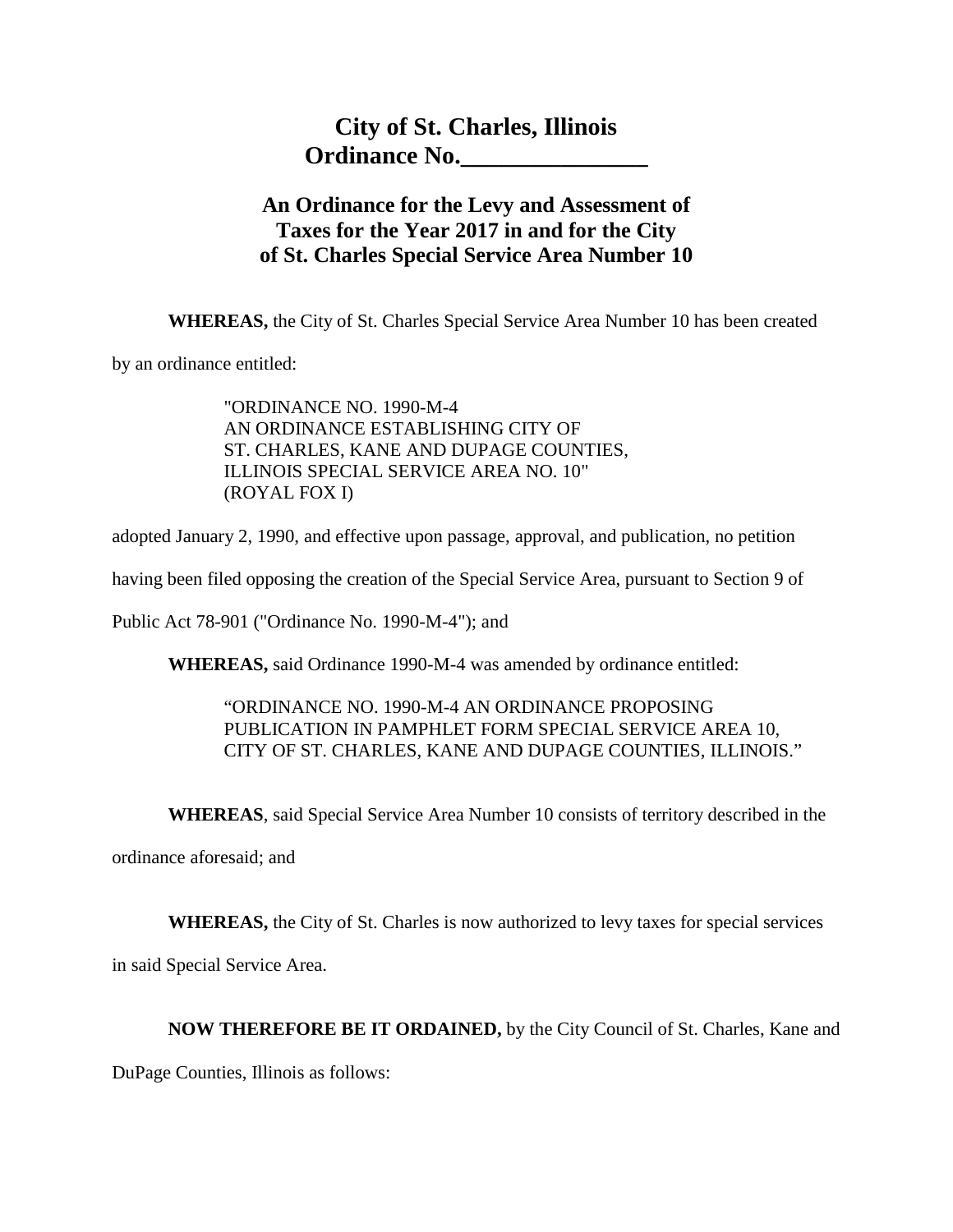Ordinance No. 2017-M-Special Service Area 10 Page 2

**SECTION 1:** That the total amount budgeted for all purposes to be collected from the tax of the year 2017 in Special Service Area Number 10 is ascertained to be the sum of \$11,475.00.

**SECTION 2:** That the following sums be, and the same are hereby levied upon the taxable property within the limits described in "ORDINANCE 1990-M-4, AN ORDINANCE ESTABLISHING CITY OF ST. CHARLES, KANE AND DUPAGE COUNTIES, ILLINOIS SPECIAL SERVICE AREA NUMBER 10," said tax to be levied for the year 2017 for the following specific purposes mentioned as special services in said ordinance and budget and in the respective sum to follow to wit:

|                             | <b>AMOUNT</b>   |  |
|-----------------------------|-----------------|--|
|                             | <b>BUDGETED</b> |  |
| <b>Contractual Services</b> | \$11,475.00     |  |
| <b>Total Amount Levied</b>  | \$11,475.00     |  |

**SECTION 3:** This tax is levied pursuant to the Constitution of the state of Illinois and pursuant to Chapter 120, Illinois Revised Statutes, Sec. 1301 et. seq. and pursuant to "ORDINANCE NO. 1990-M-4, AN ORDINANCE ESTABLISHING CITY OF ST. CHARLES, KANE AND DUPAGE COUNTIES, ILLINOIS SPECIAL SERVICE AREA NUMBER 10."

**SECTION 4:** That there is hereby certified to the County Clerk of Kane County, Illinois the sum aforesaid, constituting said total amount and the said total amount of \$11,475.00 which said total amount the said City of St. Charles Special Service Area Number 10 requires to be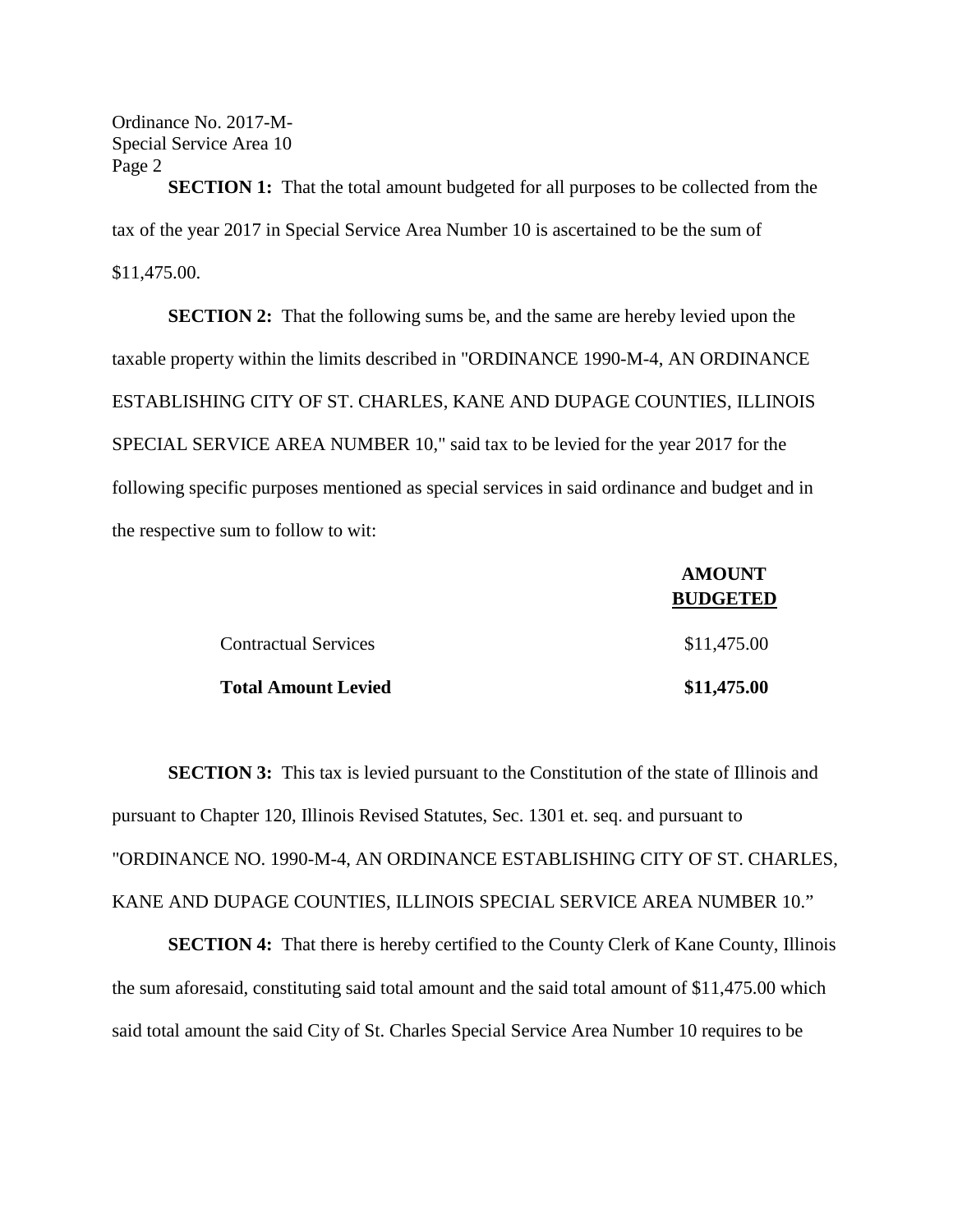Ordinance No. 2017-M-Special Service Area 10 Page 3

raised by taxation for the year 2017 of said City; and the City Clerk of the City of St. Charles is hereby directed to file a duly certified copy of this ordinance with the county clerk.

**SECTION 5:** This ordinance shall be in full force and effect from and after its adoption and approval as provided by law.

**PRESENTED** to the City Council of the city of St. Charles, Illinois, this \_\_\_\_\_ day of

December, 2017.

**PASSED** by the City Council of the city of St. Charles, Illinois, this \_\_\_\_\_\_\_ day of December, 2017.

**APPROVED** by the Mayor of the city of St. Charles, Illinois, this \_\_\_\_\_\_\_ day of December, 2017.

Raymond P. Rogina, Mayor

\_\_\_\_\_\_\_\_\_\_\_\_\_\_\_\_\_\_\_\_\_\_\_\_\_\_\_

ATTEST:

CITY CLERK

 $\overline{\phantom{a}}$  , where  $\overline{\phantom{a}}$  , where  $\overline{\phantom{a}}$  , where  $\overline{\phantom{a}}$  , where  $\overline{\phantom{a}}$ 

COUNCIL VOTE: Ayes: Nays: Absent: Abstain: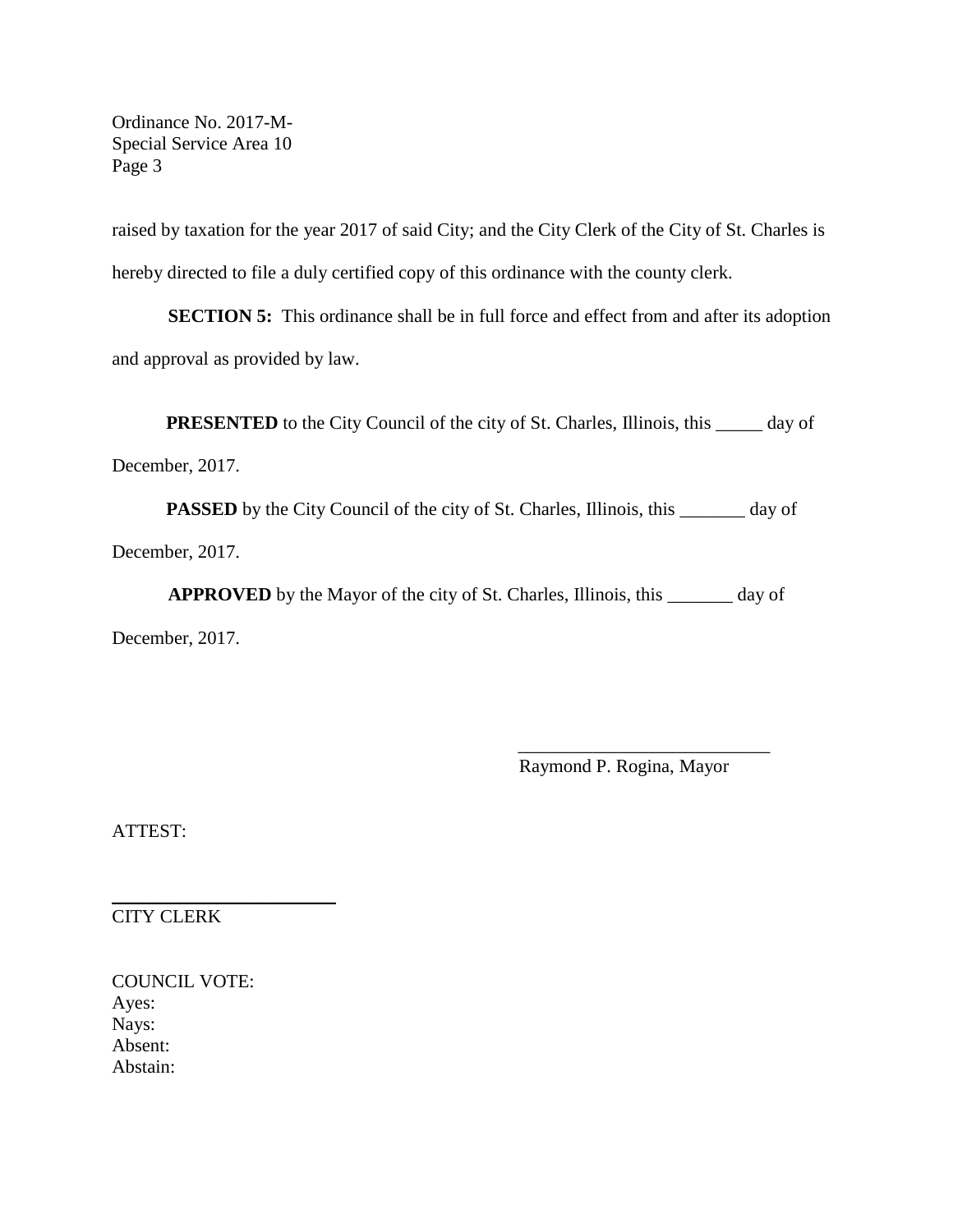Ordinance No. 2017-M-Special Service Area 10 Page 4

APPROVED AS TO FORM:

\_\_\_\_\_\_\_\_\_\_\_\_\_\_\_\_\_\_\_\_\_\_\_\_\_\_ City Attorney

DATE:\_\_\_\_\_\_\_\_\_\_\_\_\_\_\_\_\_\_\_\_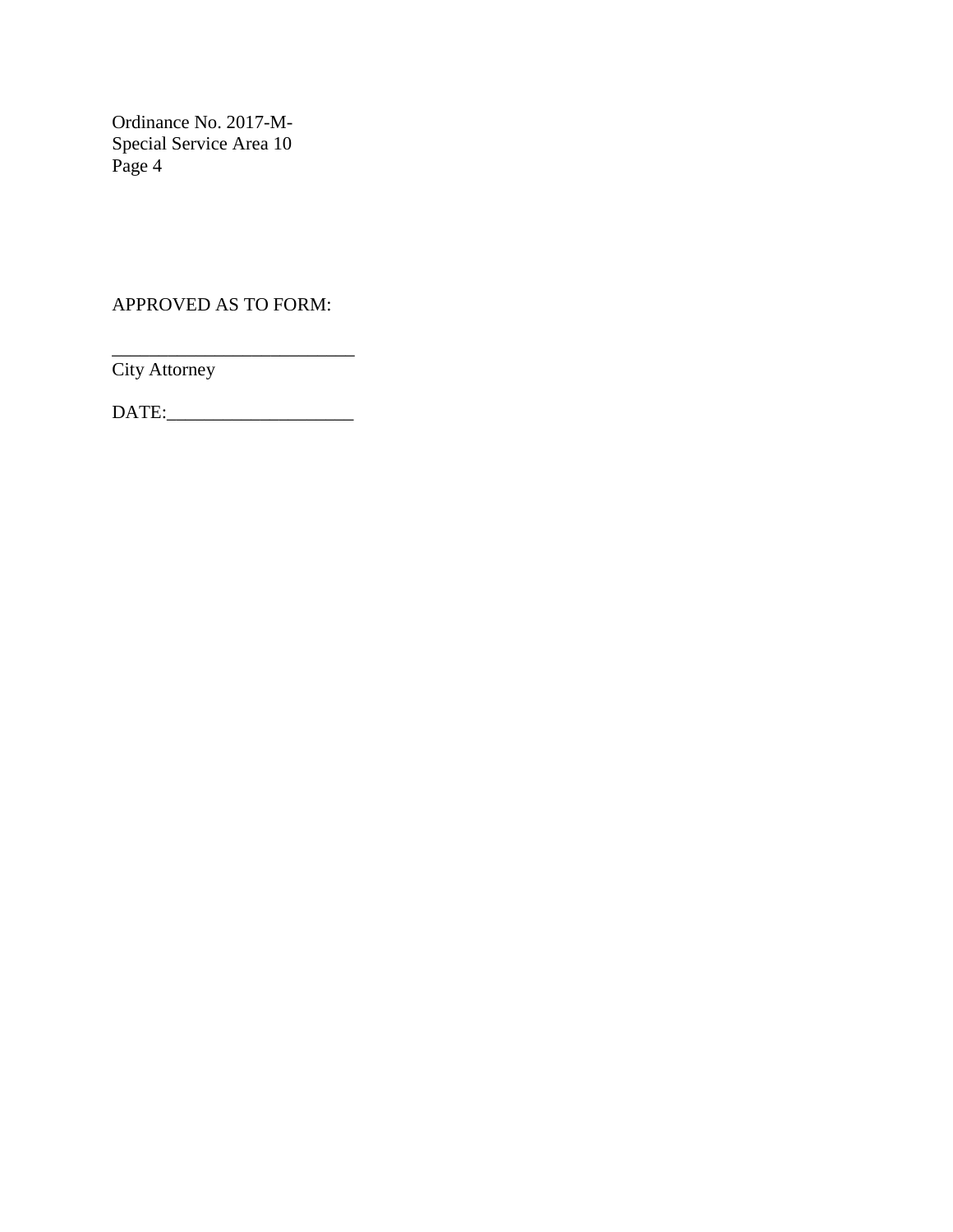## **An Ordinance for the Levy and Assessment of Taxes for the Year 2017 in and for the City of St. Charles Special Service Area Number 13**

**WHEREAS,** the City of St. Charles Special Service Area Number 13 has been created

by an ordinance entitled:

"ORDINANCE NO. 1990-M-7 AN ORDINANCE ESTABLISHING CITY OF ST. CHARLES, KANE AND DUPAGE COUNTIES, ILLINOIS SPECIAL SERVICE AREA NO. 13" (RED GATE)

adopted January 2, 1990, and effective upon passage, approval, and publication, no petition

having been filed opposing the creation of the Special Service Area, pursuant to Section 9 of

Public Act 78-901 ("Ordinance No. 1990-M-7"); and

**WHEREAS**, said Special Service Area Number 13 consists of territory described in the

ordinance aforesaid; and

**WHEREAS,** the City of St. Charles is now authorized to levy taxes for special services

in said Special Service Area.

**NOW THEREFORE BE IT ORDAINED,** by the City Council of St. Charles, Kane and

DuPage Counties, Illinois as follows:

**SECTION 1:** That the total amount budgeted for all purposes to be collected from the

tax of the year 2017 in Special Service Area Number 13 is ascertained to be the sum of

\$13,025.00.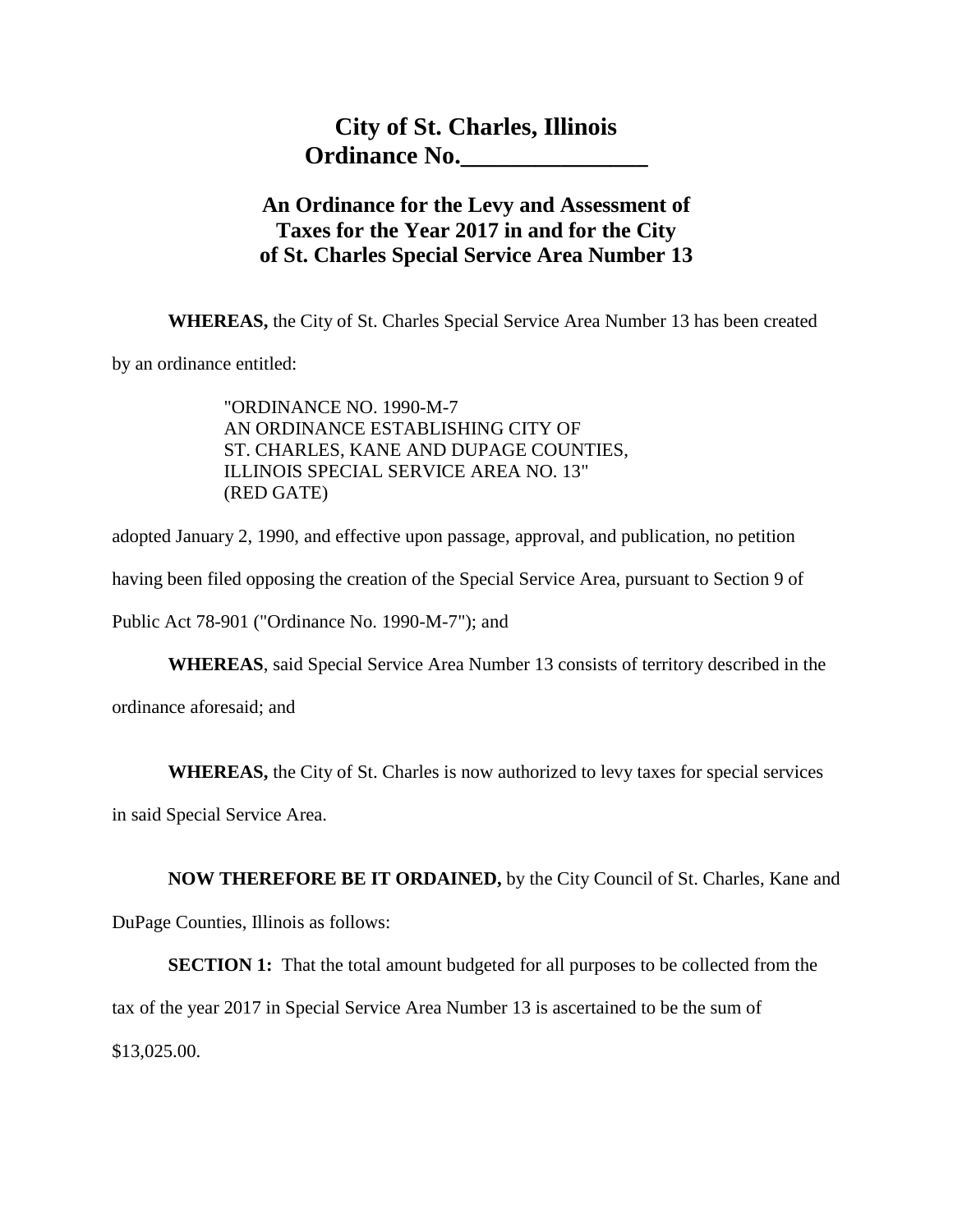Ordinance No. 2017-M-Special Service Area 13 Page 2

**SECTION 2:** That the following sums be, and the same are hereby levied upon the taxable property within the limits described in "ORDINANCE 1990-M-7, AN ORDINANCE ESTABLISHING CITY OF ST. CHARLES, KANE AND DUPAGE COUNTIES, ILLINOIS SPECIAL SERVICE AREA NUMBER 13 (RED GATE)," said tax to be levied for the year 2017 for the following specific purposes mentioned as special services in said ordinance and budget and in the respective sum to follow to wit:

|                             | <b>AMOUNT</b><br><b>BUDGETED</b> |
|-----------------------------|----------------------------------|
|                             |                                  |
| <b>Contractual Services</b> | \$13,025.00                      |
| <b>Total Amount Levied</b>  | \$13,025.00.                     |

**SECTION 3:** This tax is levied pursuant to the Constitution of the state of Illinois and pursuant to Chapter 120, Illinois Revised Statutes, Sec. 1301 et. seq. and pursuant to "ORDINANCE NO. 1990-M-7, AN ORDINANCE ESTABLISHING CITY OF ST. CHARLES, KANE AND DUPAGE COUNTIES, ILLINOIS SPECIAL SERVICE AREA NUMBER 13 (RED GATE)."

**SECTION 4:** That there is hereby certified to the County Clerk of Kane County, Illinois the sum aforesaid, constituting said total amount and the said total amount of \$13,025.00 which said total amount the said City of St. Charles Special Service Area Number 13 requires to be raised by taxation for the year 2017 of said City; and the City Clerk of the City of St. Charles is hereby directed to file a duly certified copy of this ordinance with the county clerk.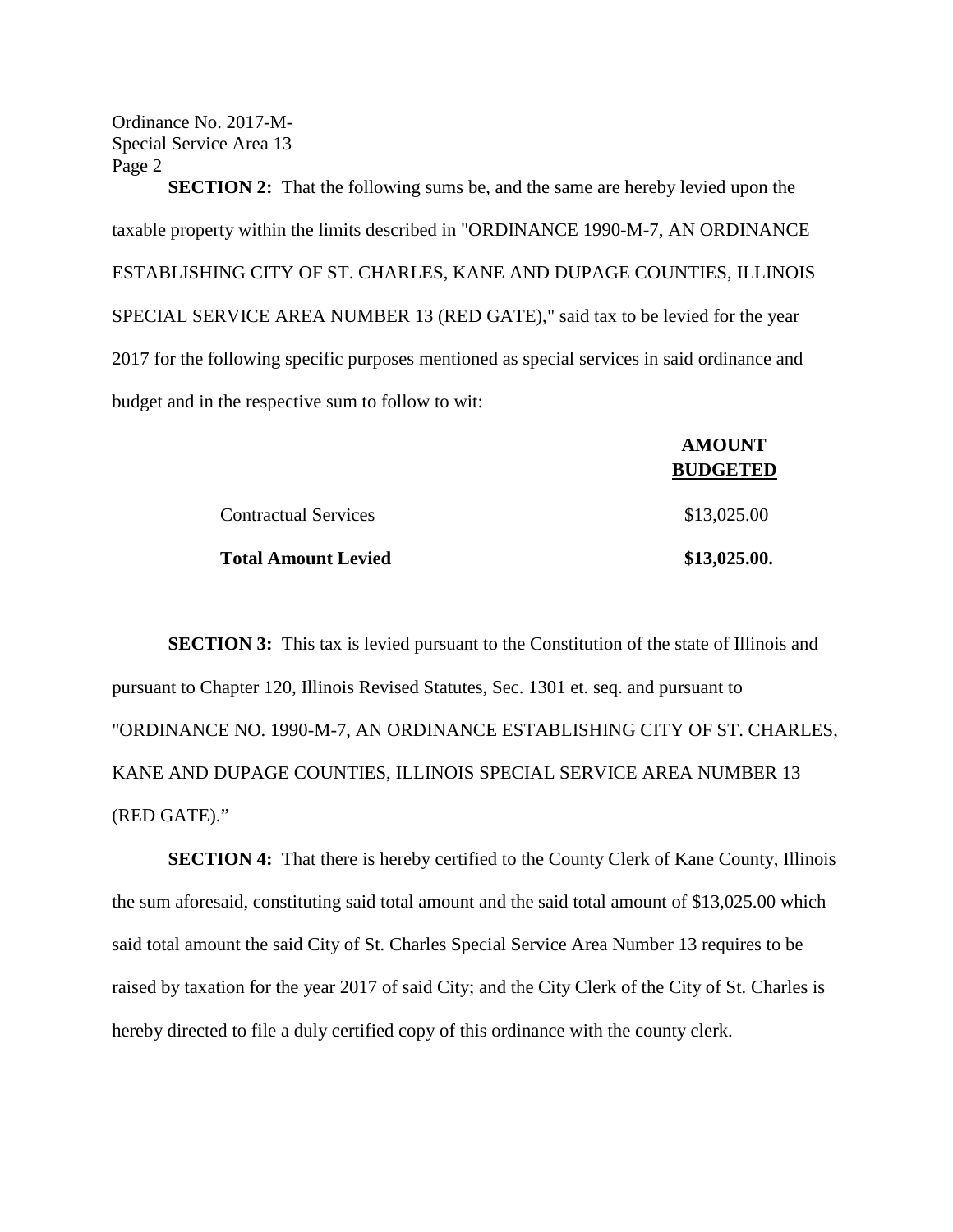Ordinance No. 2017-M-Special Service Area 13 Page 3

**SECTION 5:** This ordinance shall be in full force and effect from and after its adoption and approval as provided by law.

**PRESENTED** to the City Council of the city of St. Charles, Illinois, this \_\_\_\_\_ day of

December, 2017.

**PASSED** by the City Council of the city of St. Charles, Illinois, this \_\_\_\_\_\_\_ day of

December, 2017.

**APPROVED** by the Mayor of the city of St. Charles, Illinois, this \_\_\_\_\_\_\_ day of

December, 2017.

Raymond P. Rogina, Mayor

\_\_\_\_\_\_\_\_\_\_\_\_\_\_\_\_\_\_\_\_\_\_\_\_\_\_\_

ATTEST:

CITY CLERK

COUNCIL VOTE: Ayes: Nays: Absent: Abstain:

APPROVED AS TO FORM:

 $\overline{\phantom{a}}$  , where  $\overline{\phantom{a}}$  , where  $\overline{\phantom{a}}$  , where  $\overline{\phantom{a}}$  , where  $\overline{\phantom{a}}$ 

City Attorney

DATE:\_\_\_\_\_\_\_\_\_\_\_\_\_\_\_\_\_\_\_\_

\_\_\_\_\_\_\_\_\_\_\_\_\_\_\_\_\_\_\_\_\_\_\_\_\_\_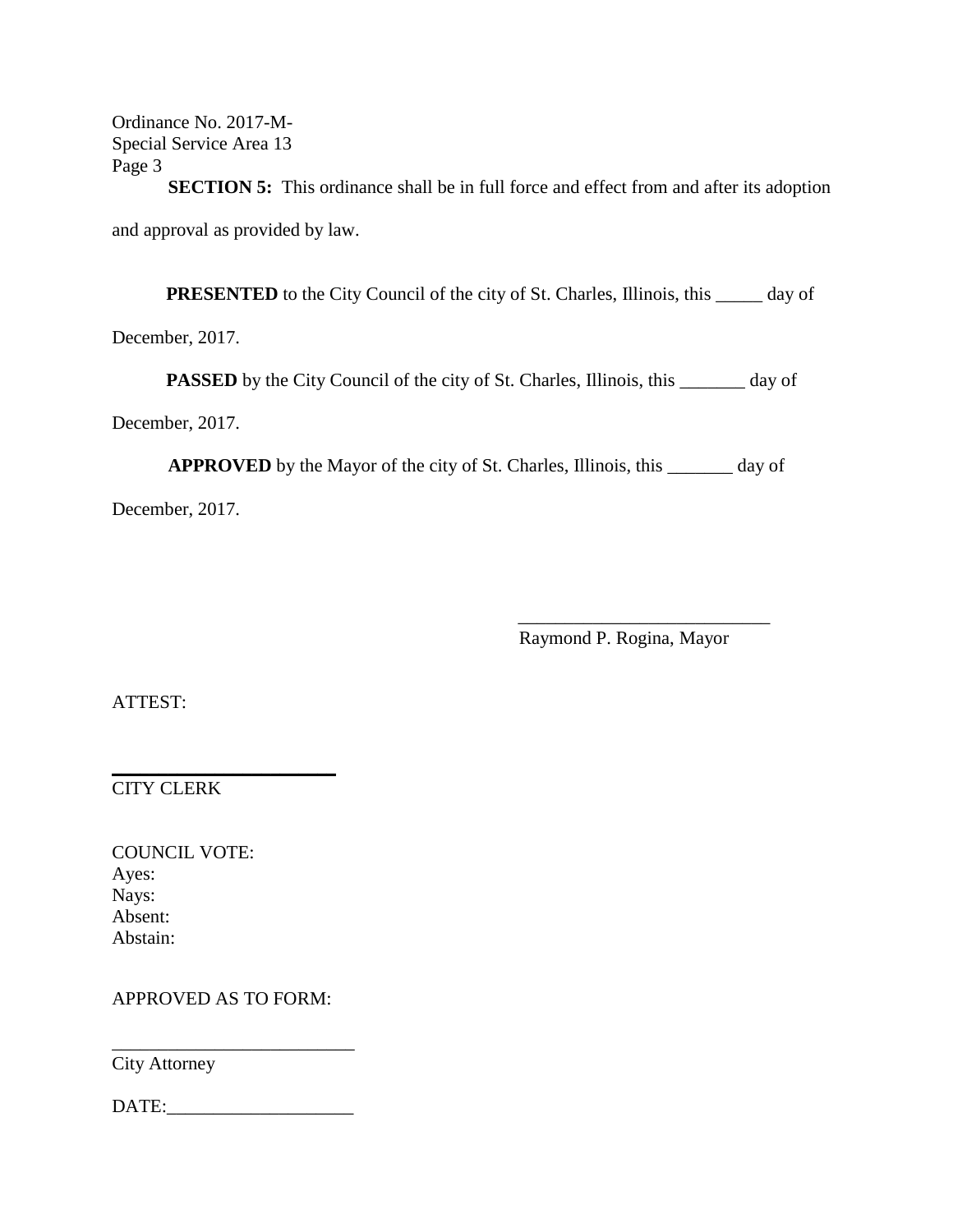## **An Ordinance for the Levy and Assessment of Taxes for the Year 2017 in and for the City of St. Charles Special Service Area Number 21**

**WHEREAS,** the City of St. Charles Special Service Area Number 21 has been created

by an ordinance entitled:

"ORDINANCE NO. 1998-M-114 AN ORDINANCE ESTABLISHING SPECIAL SERVICE AREA NUMBER 21 OF THE CITY OF ST. CHARLES, KANE AND DUPAGE COUNTIES, ILLINOIS

adopted December 21, 1998, and effective upon passage, approval, and publication, no petition

having been filed opposing the creation of the Special Service Area, pursuant to *Section 9 of* 

*Public Act 78-901*; and

**WHEREAS**, said Special Service Area Number 21 consists of territory described in the

ordinance aforesaid; and

**WHEREAS,** the City of St. Charles is now authorized to levy taxes for special services

in said Special Service Area.

**NOW THEREFORE BE IT ORDAINED,** by the City Council of St. Charles, Kane and

DuPage Counties, Illinois as follows:

**SECTION 1:** That the total amount budgeted for all purposes to be collected from the tax of the year 2017 in Special Service Area Number 21 is ascertained to be the sum of \$265,038.00.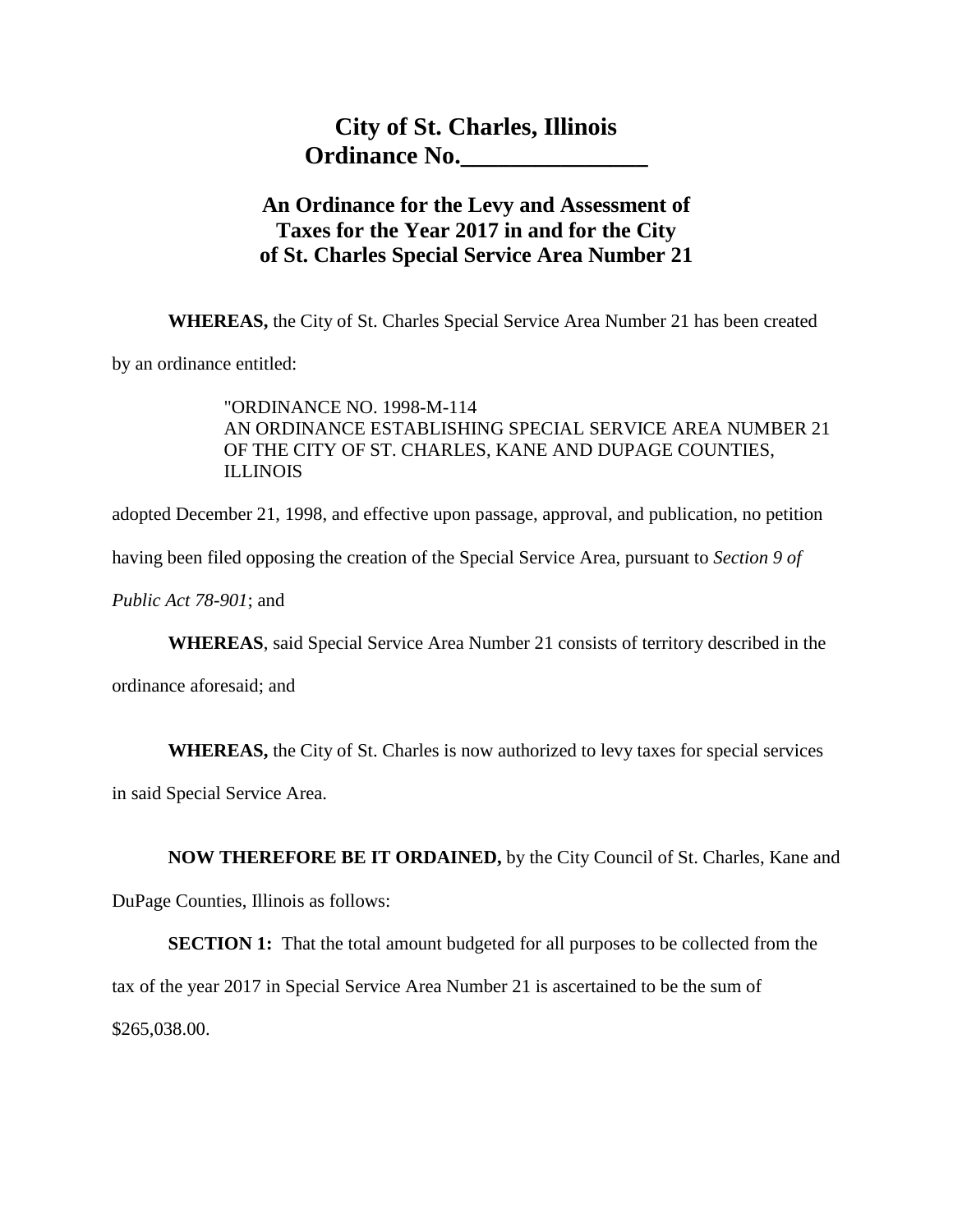Ordinance No. 2017-M-Special Service Area 21 Page 2

**SECTION 2:** That the following sum be, and the same is hereby levied upon the taxable property within the limits described in "ORDINANCE 1998-M-114, AN ORDINANCE ESTABLISHING SPECIAL SERVICE AREA NUMBER 21 OF THE CITY OF ST. CHARLES, KANE AND DUPAGE COUNTIES, ILLINOIS " said tax to be levied for the year 2017 for the following specific purposes mentioned as special services in said ordinance and budget and in the respective sum to follow to wit:

|                                                                           | <b>BUDGETED</b>             |
|---------------------------------------------------------------------------|-----------------------------|
| <b>Contractual Services</b><br>Bond Debt Service (Principal and Interest) | \$30,000.00<br>\$235,038.00 |
| <b>Total Amount Levied</b>                                                | \$265,038.00.               |

**AMOUNT**

**SECTION 3:** This tax is levied pursuant to the Constitution of the state of Illinois and pursuant to Chapter 120, Illinois Revised Statutes, Sec. 1301 et. seq. and pursuant to "ORDINANCE 1998-M-114, AN ORDINANCE ESTABLISHING SPECIAL SERVICE AREA NUMBER 21 OF THE CITY OF ST. CHARLES, KANE AND DUPAGE COUNTIES, ILLINOIS."

**SECTION 4:** That there is hereby certified to the County Clerk of Kane County, Illinois the sum aforesaid, constituting said total amount and the said total amount of \$265,038.00 which said total amount the said City of St. Charles Special Service Area Number 21 requires to be raised by taxation for the year 2017 of said City; and the City Clerk of the City of St. Charles is hereby directed to file a duly certified copy of this ordinance with the county clerk.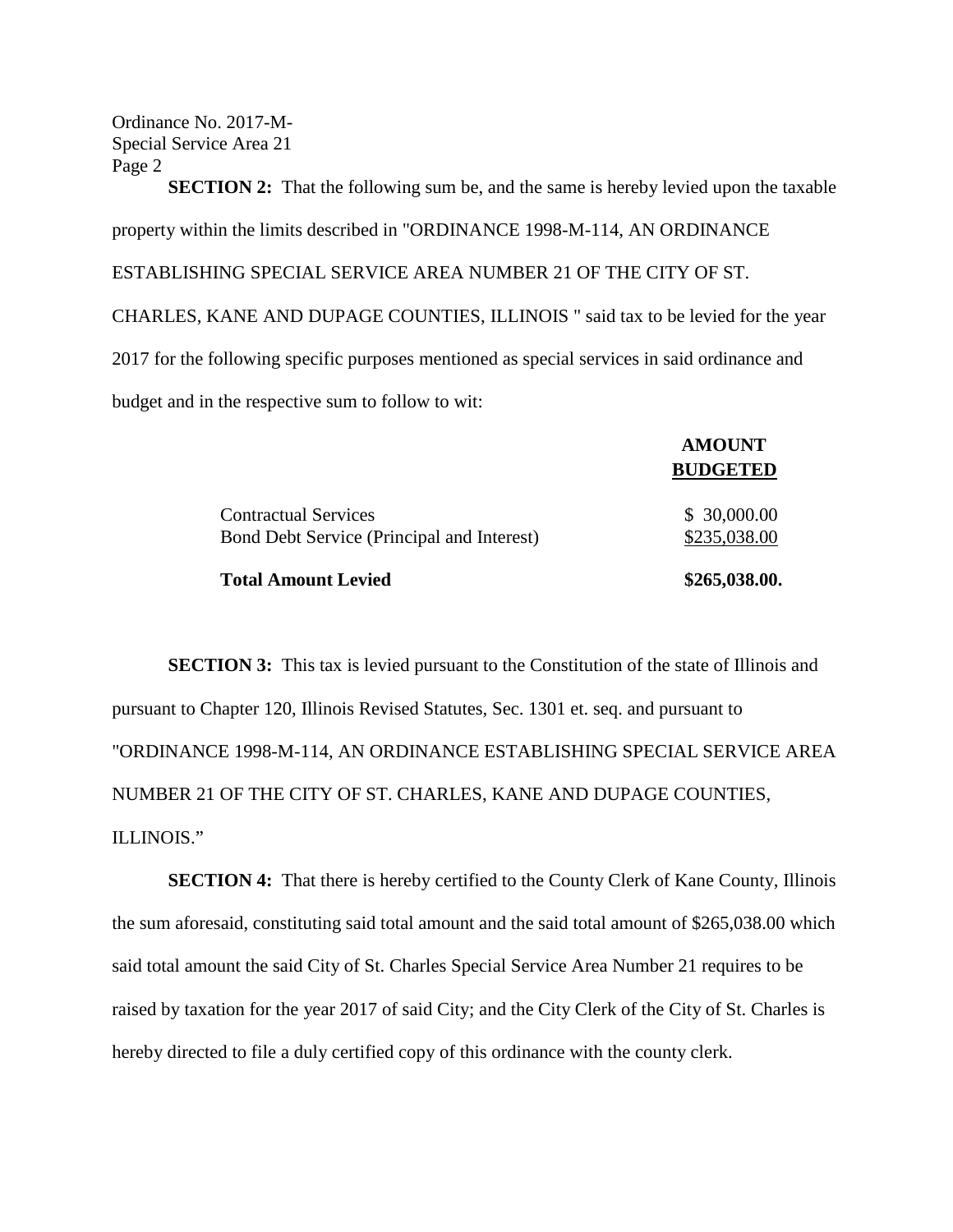Ordinance No. 2017-M-Special Service Area 21 Page 3

**SECTION 5:** This ordinance shall be in full force and effect from and after its adoption and approval as provided by law.

**PRESENTED** to the City Council of the city of St. Charles, Illinois, this \_\_\_\_\_ day of

December, 2017.

**PASSED** by the City Council of the city of St. Charles, Illinois, this \_\_\_\_\_\_\_ day of

December, 2017.

**APPROVED** by the Mayor of the city of St. Charles, Illinois, this \_\_\_\_\_\_\_ day of

December, 2017.

Raymond P. Rogina, Mayor

\_\_\_\_\_\_\_\_\_\_\_\_\_\_\_\_\_\_\_\_\_\_\_\_\_\_\_

ATTEST:

CITY CLERK

COUNCIL VOTE: Ayes: Nays: Absent: Abstain:

APPROVED AS TO FORM:

 $\overline{\phantom{a}}$  , where  $\overline{\phantom{a}}$  , where  $\overline{\phantom{a}}$  , where  $\overline{\phantom{a}}$  , where  $\overline{\phantom{a}}$ 

City Attorney

DATE:\_\_\_\_\_\_\_\_\_\_\_\_\_\_\_\_\_\_\_\_

\_\_\_\_\_\_\_\_\_\_\_\_\_\_\_\_\_\_\_\_\_\_\_\_\_\_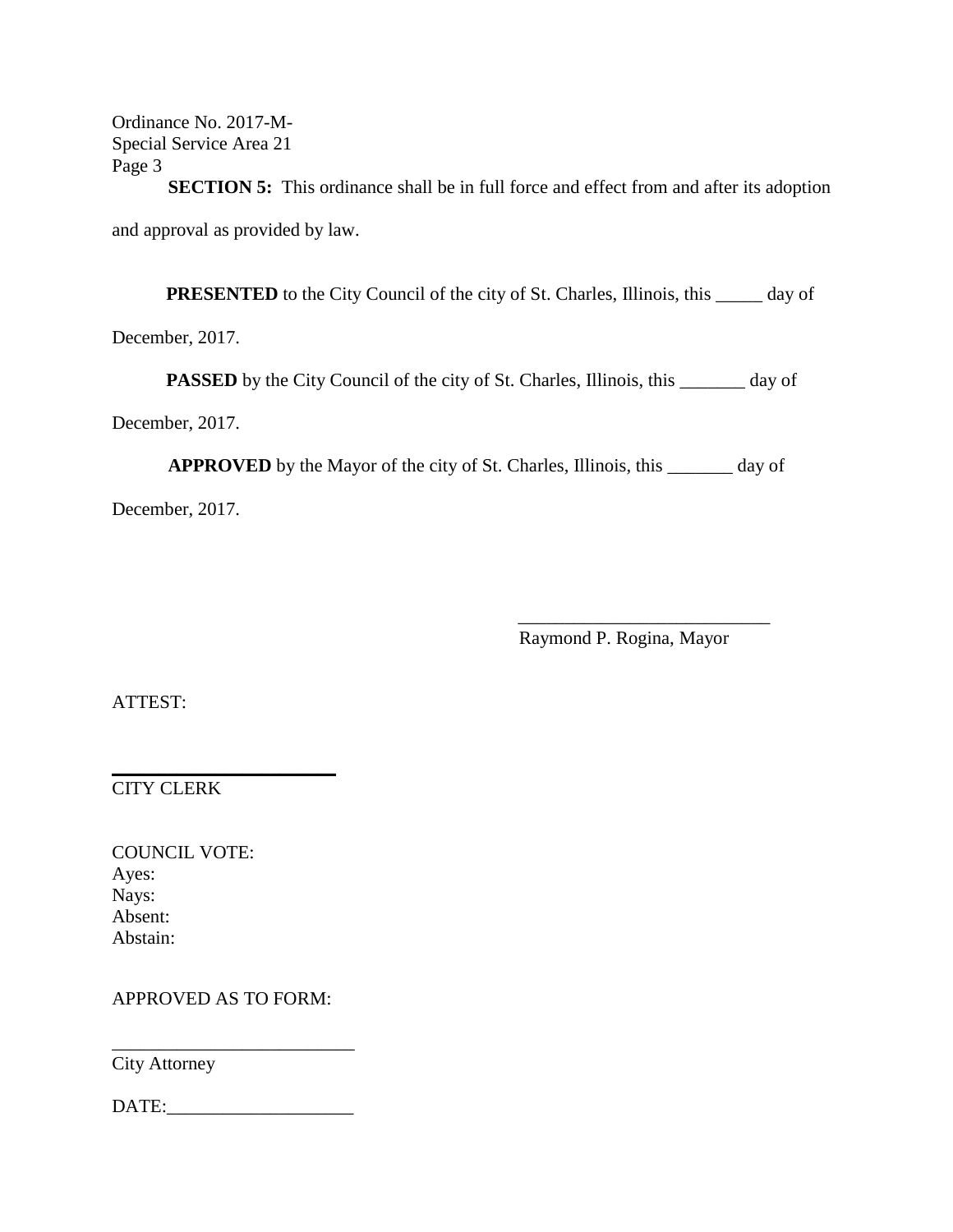## **An Ordinance for the Levy and Assessment of Taxes for the Year 2017 in and for the City of St. Charles Special Service Area Number 57**

**WHEREAS,** the City of St. Charles Special Service Area Number 57 has been created

by an ordinance entitled:

"ORDINANCE NO. 2006-M-14 AN ORDINANCE ESTABLISHING CITY OF ST. CHARLES, KANE AND DUPAGE COUNTIES, ILLINOIS SPECIAL SERVICE AREA NO. 57" (LEGACY BUSINESS CENTER)

adopted February 21, 2006, and effective upon passage, approval, and publication, no petition having been filed opposing the creation of the Special Service Area, pursuant to Section 9 of

Public Act 78-901 ("Ordinance No. 2006-M-14"); and

**WHEREAS**, said Special Service Area Number 57 consists of territory described in the

ordinance aforesaid; and

**WHEREAS,** the City of St. Charles is now authorized to levy taxes for special services

in said Special Service Area.

**NOW THEREFORE BE IT ORDAINED,** by the City Council of St. Charles, Kane and

DuPage Counties, Illinois as follows:

**SECTION 1:** That the total amount budgeted for all purposes to be collected from the

tax of the year 2017 in Special Service Area Number 57 is ascertained to be the sum of

\$35,000.00.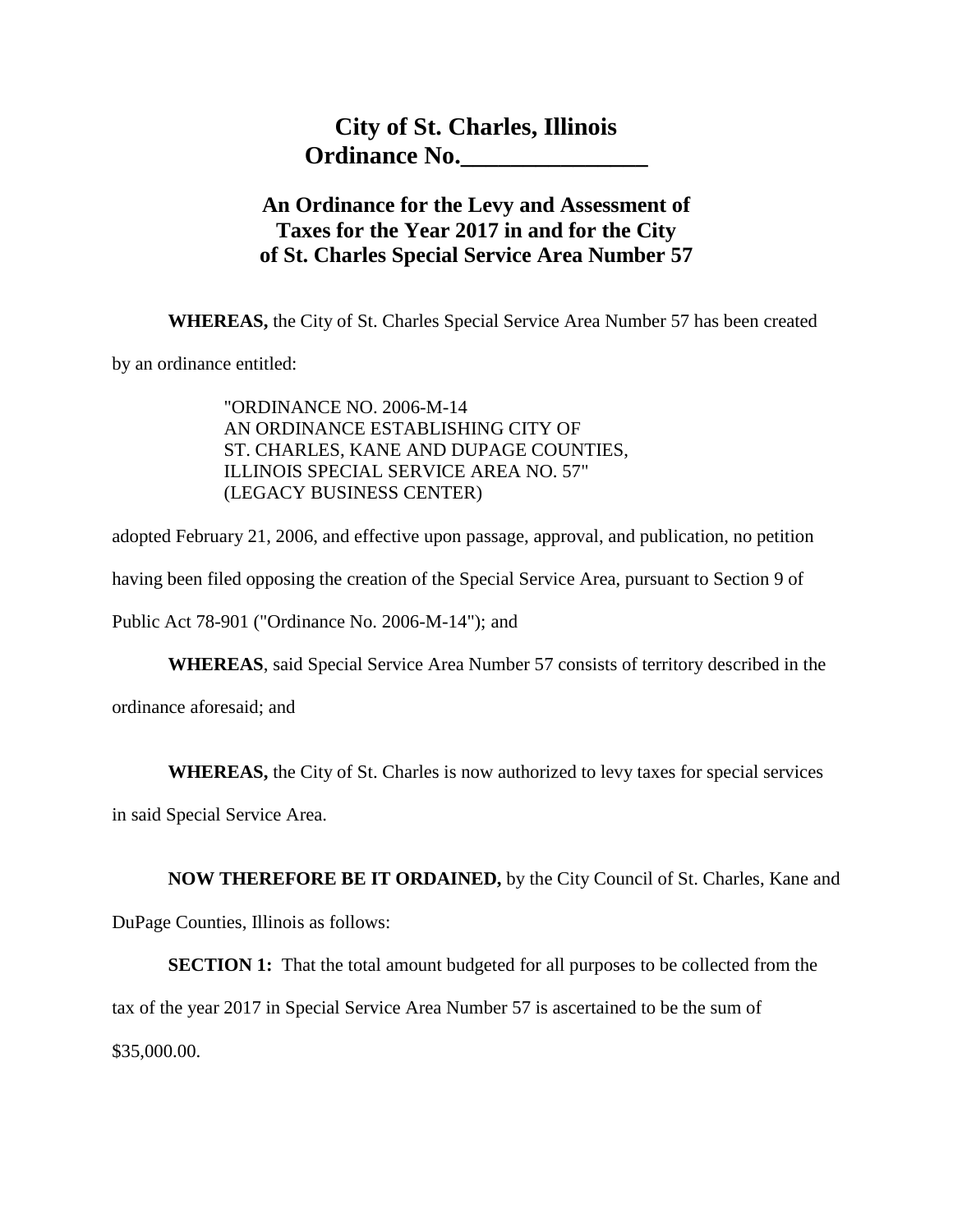Ordinance No. 2017-M-Special Service Area 57 Page 2

**SECTION 2:** That the following sum be, and the same is hereby levied upon the taxable property within the limits described in "ORDINANCE 2006-M-14, AN ORDINANCE ESTABLISHING CITY OF ST. CHARLES, KANE AND DUPAGE COUNTIES, ILLINOIS SPECIAL SERVICE AREA NUMBER 57 (LEGACY BUSINESS CENTER)," said tax to be levied for the year 2017 for the following specific purposes mentioned as special services in said ordinance and budget and in the respective sum to follow to wit:

|                             | <b>AMOUNT</b><br><b>BUDGETED</b> |
|-----------------------------|----------------------------------|
| <b>Contractual Services</b> | \$35,000.00                      |
| <b>Total Amount Levied</b>  | \$35,000.00                      |

**SECTION 3:** This tax is levied pursuant to the Constitution of the state of Illinois and pursuant to Chapter 120, Illinois Revised Statutes, Sec. 1301 et. seq. and pursuant to "ORDINANCE NO. 2006-M-14, AN ORDINANCE ESTABLISHING CITY OF ST. CHARLES, KANE AND DUPAGE COUNTIES, ILLINOIS SPECIAL SERVICE AREA NUMBER 57 (LEGACY BUSINESS CENTER)."

**SECTION 4:** That there is hereby certified to the County Clerk of Kane County, Illinois the sum aforesaid, constituting said total amount and the said total amount of \$35,000.00 which said total amount the said City of St. Charles Special Service Area Number 57 requires to be raised by taxation for the year 2017 of said City; and the City Clerk of the City of St. Charles is hereby directed to file a duly certified copy of this ordinance with the county clerk.